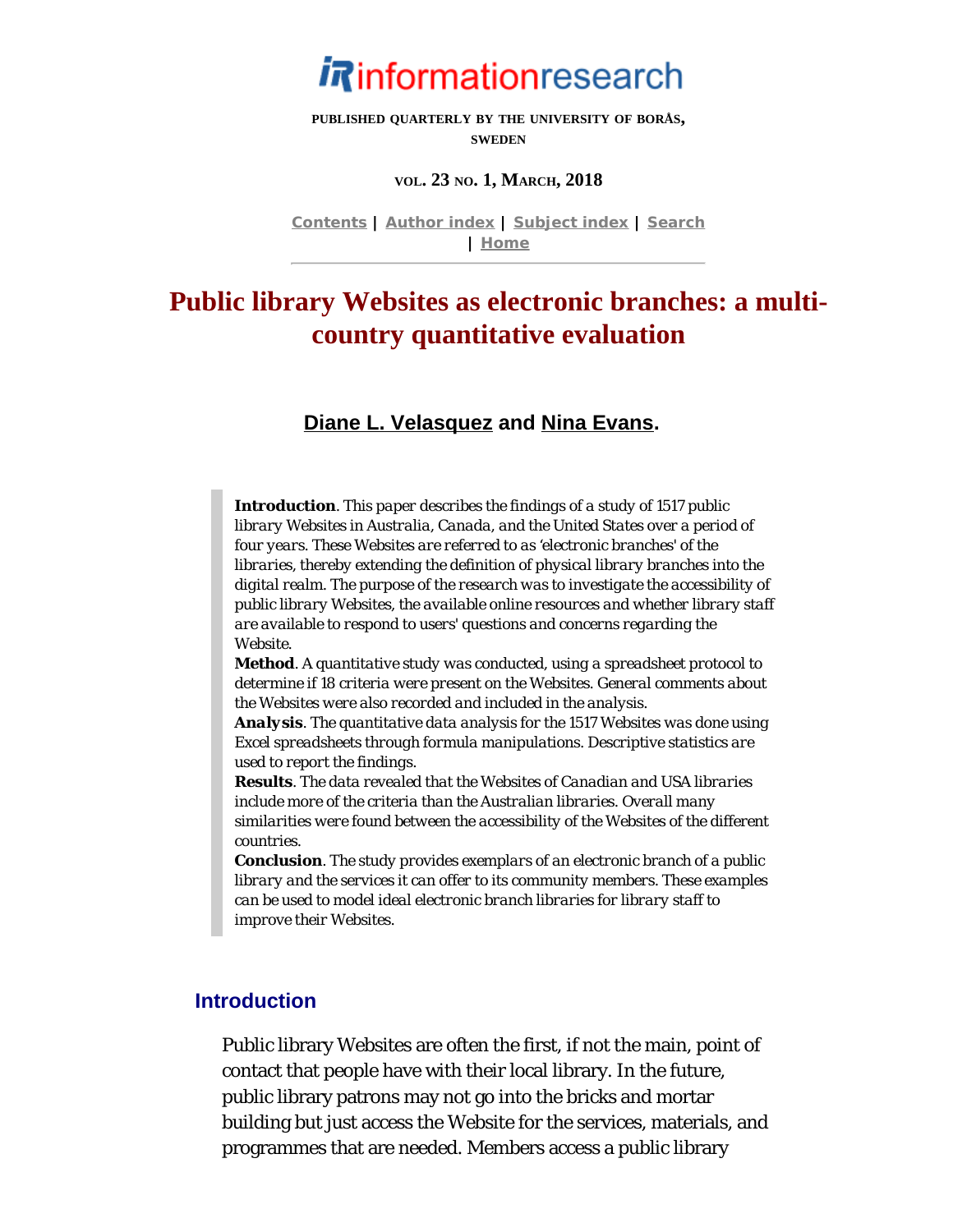Website for a variety of reasons, including locating resources, reserving resources, managing library accounts, bill payments, downloading e-books and audio books, and accessing online databases available free through their library. A library Website can be regarded as an *electronic branch* of the library. An electronic branch is the Website of the library versus the bricks and mortar version of the library where patrons physically enter the library.

A physical library branch will not be used if it cannot be accessed, if patrons do not know where or how to ask for help, if the information and resources are out of date, and if the building and furniture are dilapidated and unappealing. The same can be said of the electronic branch. An inviting, easily accessible and vibrant Website is an essential part of a successful electronic branch. Library electronic branches also need to be developed, managed and maintained just like any other library branch. In short, the electronic branch needs to be easy to access and use.

Public library Websites provide information that includes catalogues, databases, events, marketing, staff information, programming, and services. In this study, 1,517 public library Websites were assessed and evaluated in a study over four years. The intent of the project was to find out what *basic* and *desirable* information was available on the Websites and to make recommendations about how Websites can be improved. The study extends previous research carried out in Pennsylvania ([Powers,](#page-22-0) [2011](#page-22-0)), from which a checklist of criteria for evaluating Websites was developed. Powers conducted the research in 2010 and used a random sample of 305 points of contact (URLs) of libraries in Pennsylvania. She used '*yes*' and '*no*' responses to code the answers. According to Powers, a *basic* library Website contains ten of the criteria, while a *desirable* Website would include eight additional criteria. For this study, these were the criteria used and it was based upon two papers: an article by Persichini, Samuelson, and Zeiter ([2008](#page-22-0)) which set out the ten basic features and another by Mathews [\(2009](#page-22-0)), which set out eight desirable criteria. The criteria are described in the Research methods section. This particular checklist was used as it was something that could easily be explained and used for student researchers. While the checklist had aspects that were unique to the USA, these could be changed and adapted for whichever location one chose to use.

The study presented here differs from the Powers study in three ways: first, a number of researchers evaluated and assessed the 1,517 Websites, instead of a single researcher; secondly, our study was conducted in three countries, whereas the Powers study was done in one USA state only;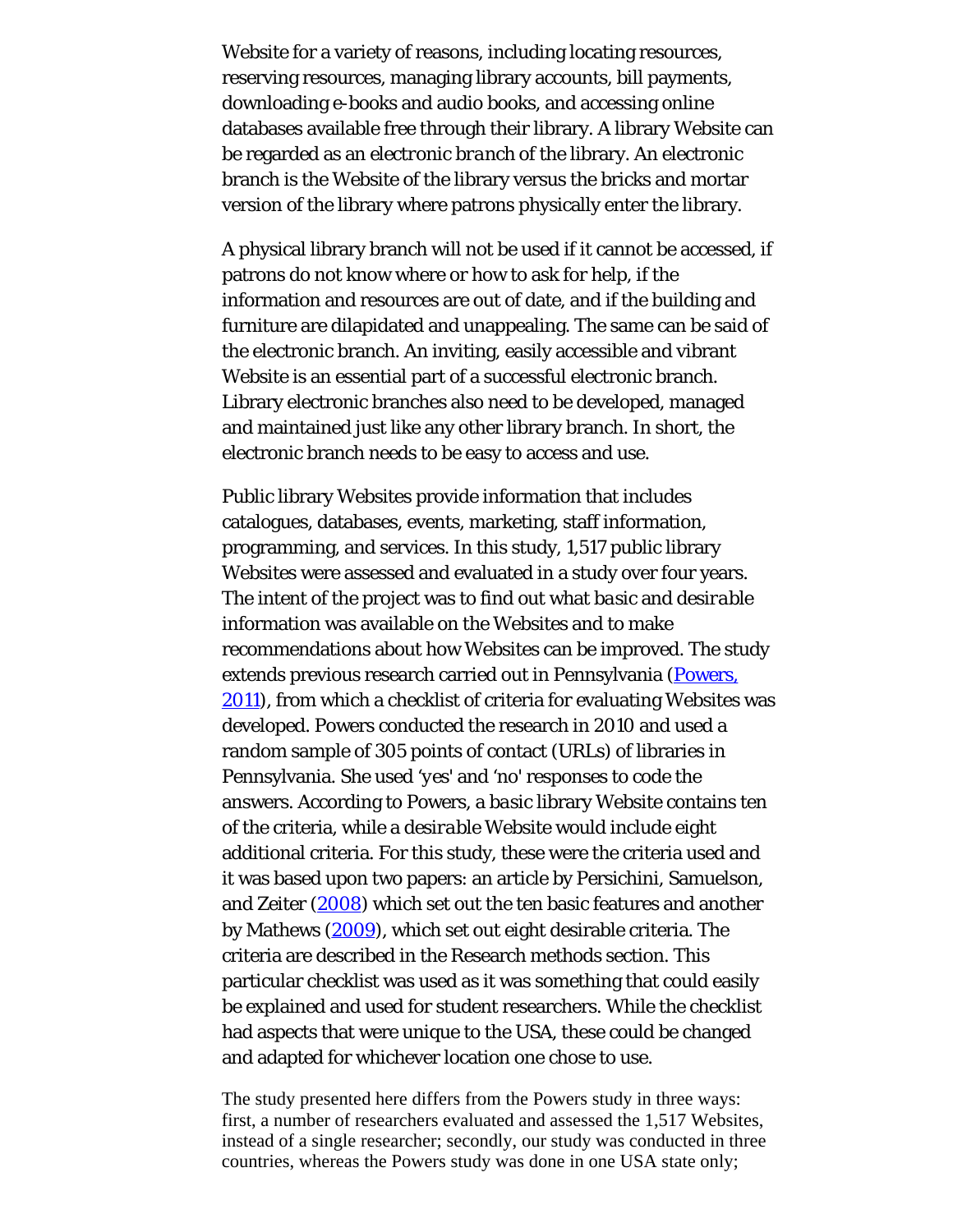finally, our study was over a four-year time-frame, while Powers completed her study over a six-month period. We used most of Powers's criteria except that we added '*joint-use facilities*' and deleted '*Library board information*' and '*Description of particular library services*'.

### **Literature review**

#### **Evaluation and assessment of Websites**

Evaluation of library Websites began as early as 1994, when the Internet and World Wide Web were in their infancy. Empirical studies on Websites in other industries are informative regarding the questions to ask and the frameworks needed to move forward with the study of library Websites [\(Cao, Zhang and Seydel, 2005](#page-22-0); [Chua and Goh, 2010](#page-22-0); [Teo, Oh, Liu and Wei, 2003](#page-22-1)). The majority of literature available on library Websites relates to the academic library sphere. Although these findings can inform the research on public libraries, they have a different focus. Academic libraries focus on curriculum and supporting academic staff and students with their scholarly research, while public libraries support lifelong learning and leisure. Literature describes the criteria for evaluating Websites as follows below.

#### **Usability**

A Website's usability and the quality of its content are important aspects of its viability. According to Poll [\(2007](#page-22-0), p. 1), '*contents, language, structure, design, navigation, and accessibility*' of Websites are key areas of focus for libraries. Determining what usability is can be different for each member of the community. Past research based on users' acceptance of a particular system has shown that usability is based upon the way the site functions or works [\(Goodwin, 1986](#page-22-0); [Wang and Senecal, 2007](#page-22-2)).

Usability has been defined as '*how well and how easily a visitor, without formal training, can interact with an information system of a website*' [\(Benbunan-Fich, 2001](#page-22-0), p. 151). According to Nielsen ([2012](#page-22-0), para. 3) usability is defined as a '*quality attribute that assesses how easy user interfaces are to use*'. Nielsen goes on to argue that usability refers to the methods for improving the ease of use during the design process. He further defines the five quality components of '*learnability, efficiency, memorability, errors, and satisfaction*' [\(Nielsen, 2012](#page-22-0), para. 4). Implementing Nielsen's usability heuristics will improve any Website.

#### **User-centred design**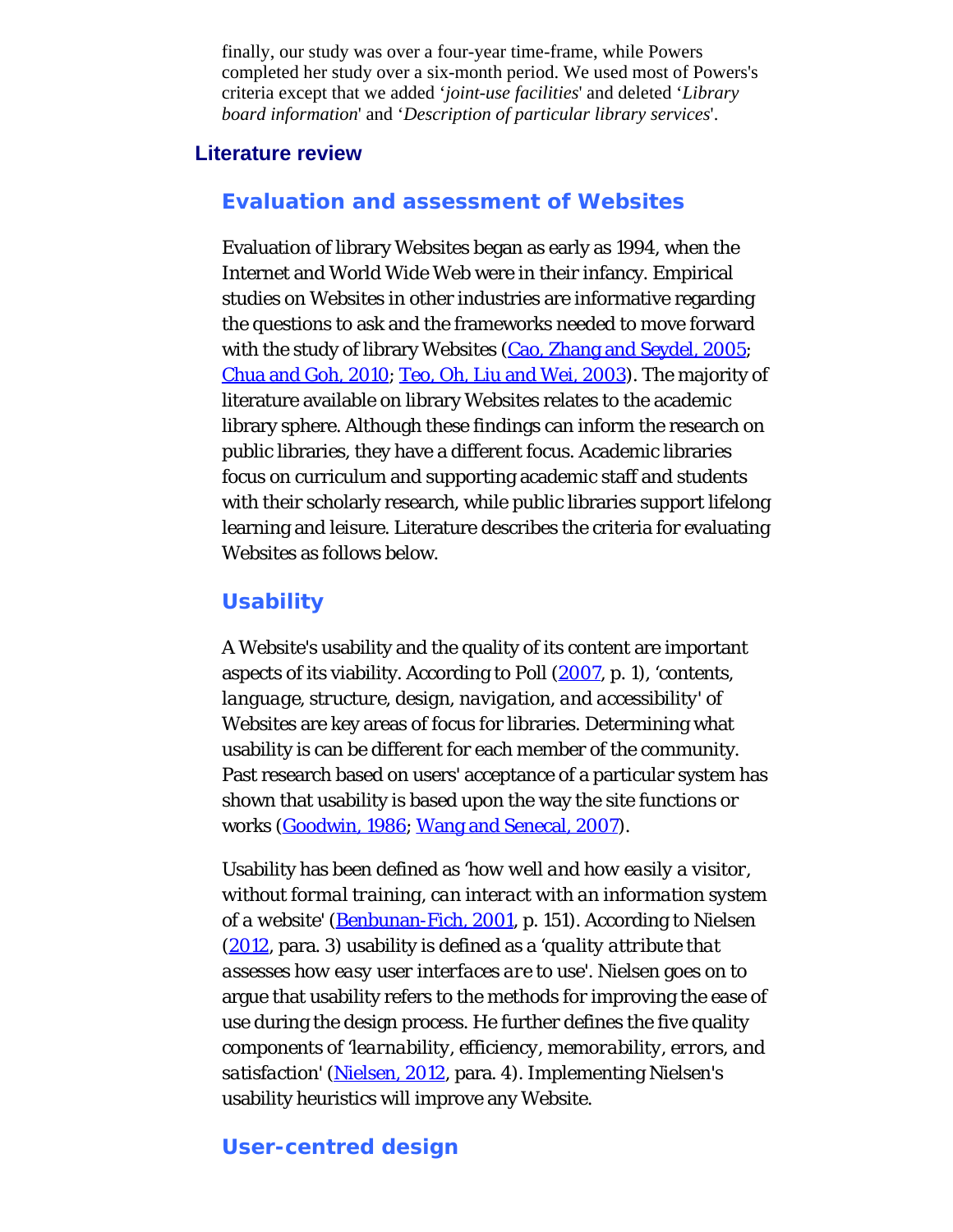In order to add value for community members, public libraries should stimulate user involvement and allow users to give feedback ([Sørum, Andresen and Vatrapu, 2012](#page-22-0)).

Nielsen proposed simple user-centred design guidelines that he called usability heuristics. Nielsen's suggestions were to '*make screens simple and natural, speak the users' language, be consistent, provide feedback, use plain language for error messages, prevent errors, and provide clearly marked exits*' ([Nielsen, 1996](#page-22-0), p. 34). None of Nielsen's suggestions are difficult to envisage when considered within a library framework. These suggestions can make a library Website move from a hard to navigate site, to an easy one that users will want to come back to visit. If a Website is difficult to navigate, users will leave and not return [\(Nielsen, 2012](#page-22-0)). For a public library, this has to be avoided, as return visitors indicate that the electronic branch of the library is also a valued branch.

One aspect of good user-centred design is finding out what the community wants and expects on the Web page. It is important to remember that the Website exists for the users, not the library staff ([Goodman and Schofield, 2015](#page-22-0)). Library literature underscored the importance of usability testing and having an iterative process during the design phase [\(Becker and Yannotta, 2013](#page-22-0); [Dominguez,](#page-22-0) [Hammill and Brillat, 2015](#page-22-0)). If a library is redesigning their Website, many different methods can be used. Becker and Yannotta [\(2015](#page-22-0)) in their project at Hunter College Libraries used an iterative usability testing process to improve their Website. Dominguez *et al.* ([2015](#page-22-0)) used a think-aloud protocol during usability testing, focus groups, and card sorting during their many phases of Website design from 2001 to 2012. Becker and Yannotta, as well as Dominguez *et al.*, used many of the processes that Nielsen [\(1996](#page-22-0); [2012](#page-22-0)) suggested to carry out user-centred design, in order to improve the accessibility of the Website.

### **Accessibility**

Riley-Huff [\(2012](#page-22-0)) suggests that every library should seriously consider accessibility for all. When putting the Website together, each piece has to be considered from the standpoint of each potential visitor who will be looking at it. Accessibility can be difficult if there are blind, deaf, or people with other disabilities visiting the library site. A simple colour choice can be something that can make a Website unavailable to a colour blind person. Conway [\(2011](#page-22-0)) did a Website audit of public libraries in Western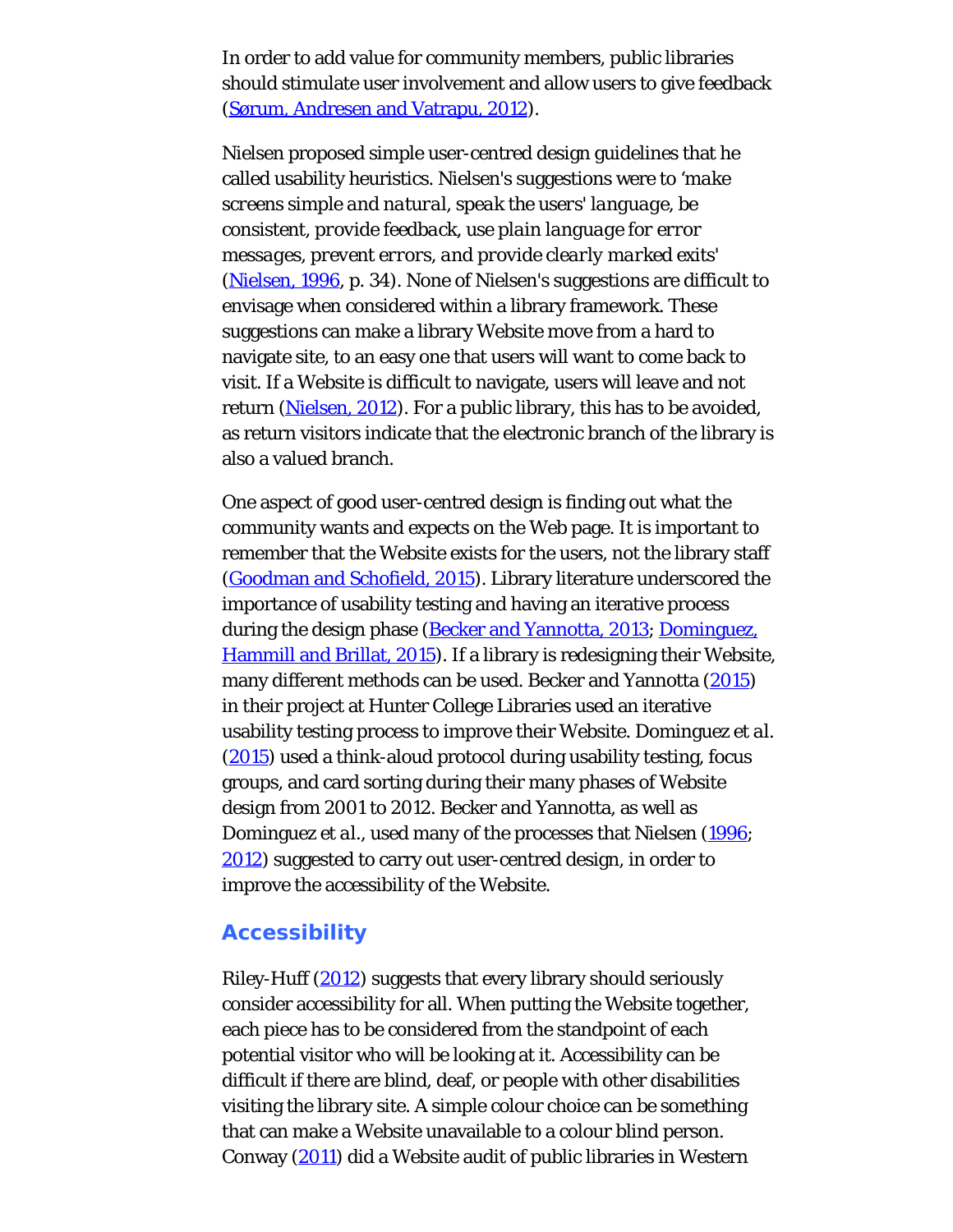Australia during 2010 to find out if they adhered to the W3C Web Content Accessibility Guidelines and discovered that none of the public libraries adhered to those guidelines. These Guidelines (an international standard) make recommendations for Websites that are '*perceivable, operable, understandable and robust*' [\(World](#page-22-3) [Wide Web Consortium, 2011](#page-22-3)).

#### **Other studies focused on public libraries**

Metrics are needed to measure the success of Websites for public libraries. Public library Websites can be regarded as the electronic front door of the library. The impression they make may be viewed by some patrons as an indicator of the level of digital services of the library. Bérlanger *et al.* [\(2006](#page-22-0)) suggest that owners' goals for the Websites will differ and therefore the success of the site may need to be specific to the information and audience. Public library Websites have multiple purposes. Community members can use the Website to look for the services and programming that is available at the library, they find information about the physical branch such as the address, telephone number, and operating hours; and gain access to available e-services [\(Chow, Bridges and Commander,](#page-22-0) [2014](#page-22-0); [McMenemy, 2012](#page-22-0)).

A literature review of studies that mainly focus on public libraries identified only a few worldwide. Beside the study by Powers [\(2011](#page-22-0)), which is the basis for the methods used here, there is Conway's ([2011](#page-22-0)) audit, mentioned above, and Maatta Smith [\(2014](#page-22-0)), like Conway, looked at specific information for users to find on Websites of urban libraries in the USA. She concentrated on information related directly to disabilities and found that '*this was one of the greatest areas of disparities among libraries*' [\(Maatta](#page-22-0) [Smith, 2014](#page-22-0), p. 199). McMenemy's study researched the emergence of digital libraries in Scotland, which found that there was a '*consistent set of electronic resource… offering high quality* information...' ([McMenemy, 2012,](#page-22-0) p. 525). He also found difficulties with using resources, as there was confusion about terminology across different library services. Chow *et al.* [\(2014](#page-22-0)) studied usability design comparing academic and public libraries, as each user group has different needs and functions. They focused primarily on how the pages were laid out, how the navigation worked, and if the Websites adhered to recommended design guidelines. Overall, Chow *et al.* determined that more than 70% of the libraries they studied had not conducted usability studies.

#### **Research method**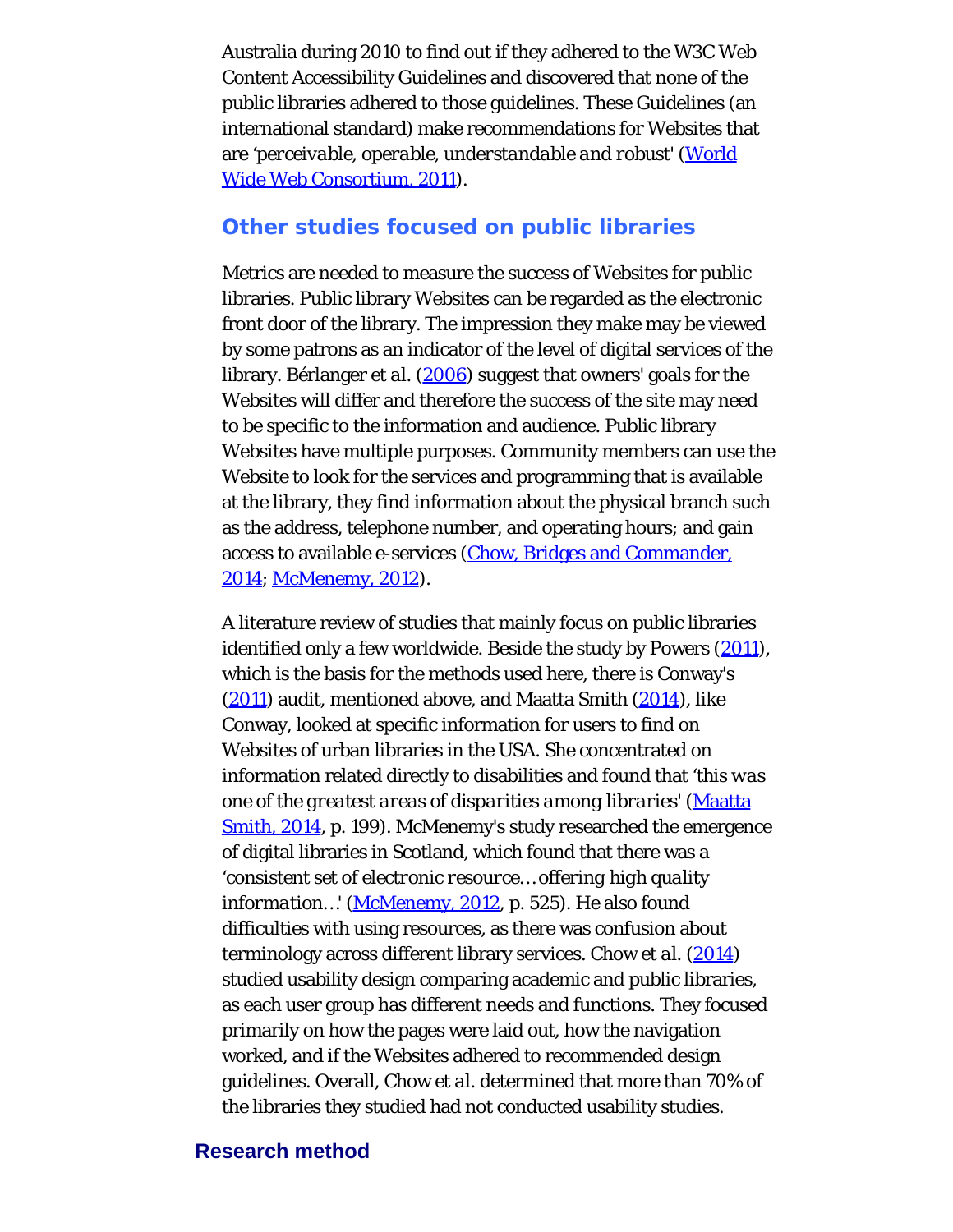This project partially replicates Powers's study in Pennsylvania, where a random sample of public library Websites were evaluated and assessed against the following eighteen criteria in a checklist ([Powers, 2011](#page-22-0), p. 8-9):

1. Library name 2. Library address (physical and mailing) 3. Library phone number 4. Online contact (e-mail address or online contact form) 5. Hours of operation 6. Library board members' names 7. Link to online catalogue 8. Link to state wide collaborative services 9. Description of library services available to patrons 2.0 technologies like blogs or 10. Current site content indicated by a date when last networking profile. updated or last reviewed 11. Mixture of text and images about the site library

12. Library events being promoted on the page 13. Search box present 14. Place to provide feedback 15. Free from spelling or grammatical errors 16. Place to ask for help 17. Image or icon or other graphic used to represent the 18. Site employs some Web wikis or reference to a social

The research was conducted by postgraduate students who are pursuing a library and information management degree at the University of South Australia, as part of an information management project course. This course was part of the student's capstone project under supervision of the course coordinator and lecturer. A total of forty-six students participated in the project over four years, in groups of four to six students per semester. This research project was ideal for students who needed to do virtual projects, because of either work or family commitments, instead of being placed at a host industry location. The students were located in different states throughout Australia and some were located internationally. The use of forty-six student researchers helped to eliminate bias in the project that would occur if only one person conducted the study (Raward, 2001). Students were required to write a 1,500 to 2,000 word literature review on any aspect of Website assessment, evaluation, or usability.

To assess and evaluate the Websites, nine groups of students worked over nine semesters (four years) from February 2013 to November 2016 to evaluate 1517 Australian, Canadian, and American public library Websites using a pre-determined protocol adapted from Powers' 2011 research. Each student was assigned a minimum of twenty-five public library Websites. The students were given a template (in Excel) on which they had to capture information for each public library. Powers used ten criteria from a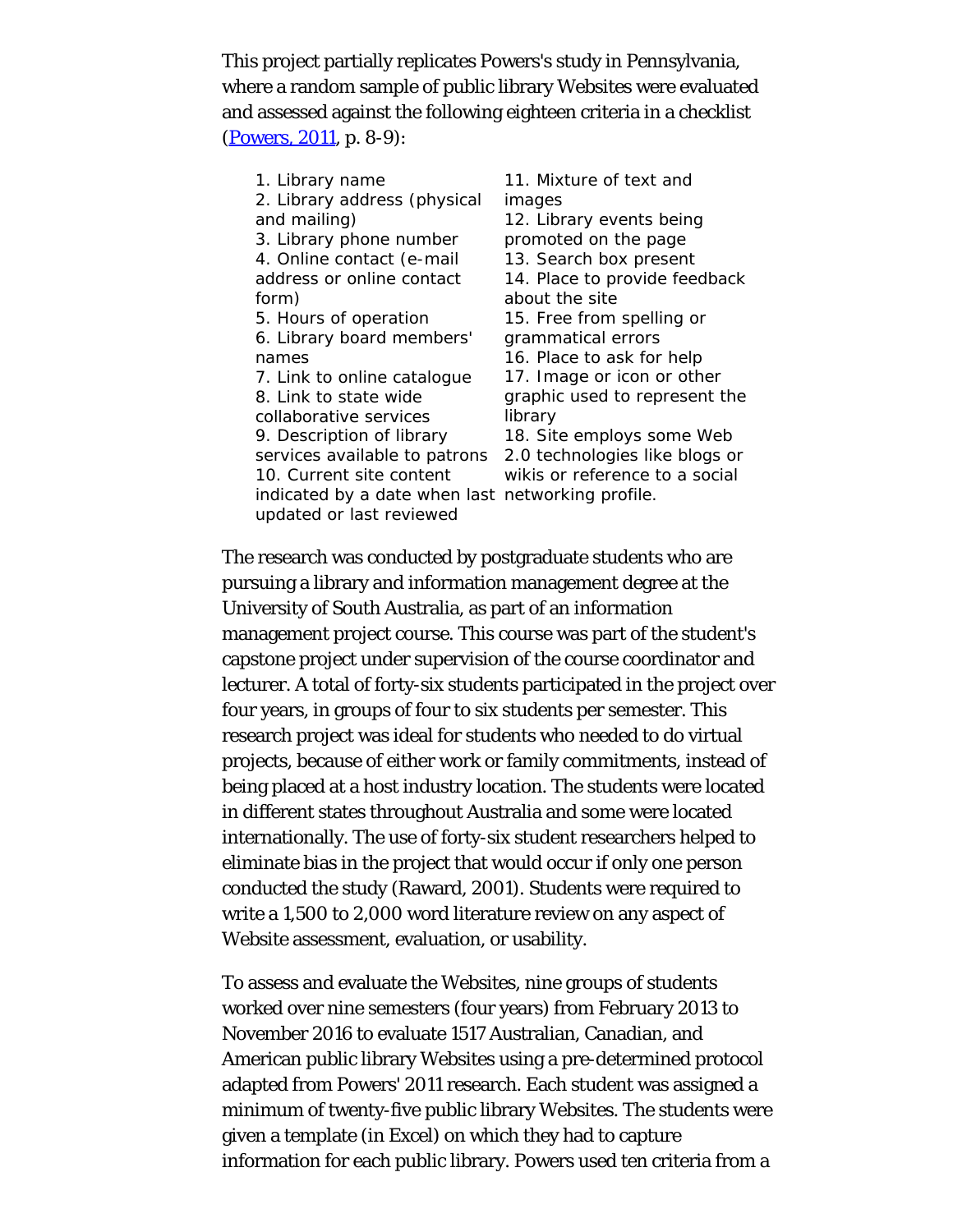study done in Idaho, which determined the elements that a basic public library Website should have ([Persichini, Samuelson, and](#page-22-0) [Zeiter, 2008](#page-22-0); [Powers, 2011](#page-22-0)). The remaining eight criteria that are considered desirable for library Websites, were based upon an article by Matthews [\(2009](#page-22-0)). Powers [\(2011](#page-22-0)) combined the two sets of criteria and used it in a spreadsheet protocol to assess which of the items appear on the sample Websites. Two of the criteria that Powers used were excluded for this study: first, the names of library board members were not included in the protocol, as Australian libraries do not have boards; secondly, the description of library services available to patrons was also removed. Instead, a section was introduced for student researchers to make free form comments regarding each public library Website, including what the student researcher thought of the Website, the navigation of the site, programming, or other general comments. The student researchers were encouraged to enter their opinions about the Websites in Item 20 in Table 1. Another deviation from the Powers study was the inclusion of branch libraries in the data, which was time-consuming. Some of the branches share information with the main branch; others have their own Website presence.

The two sets of criteria (basic or desirable) that were used by Powers are shown in Table 1 below.

Many of the students added their own opinions about what constituted a good or bad Website. The disadvantage of having students do the research is that the lead researcher could not evaluate all 1,517 Websites; the advantage is that it helped to mitigate the bias that could occur when only one researcher does the whole investigation [\(Raward, 2001](#page-22-0)). The lead researcher did spot checks of some of the Websites to make sure the findings were consistent with what the students recorded on the spreadsheets and to check the quality of the findings.

| <b>Item</b><br>no. | <b>Criteria</b>                                                                                                                               | <b>Response</b>                   |  |  |  |  |
|--------------------|-----------------------------------------------------------------------------------------------------------------------------------------------|-----------------------------------|--|--|--|--|
|                    | <b>Basic criteria</b>                                                                                                                         |                                   |  |  |  |  |
| 1                  | Council or library name                                                                                                                       | Provided                          |  |  |  |  |
|                    | URL                                                                                                                                           | Provided                          |  |  |  |  |
| 2                  | Is this a joint-use facility                                                                                                                  | Yes or No                         |  |  |  |  |
| 2a                 | If yes, it is a joint-use facility, which<br>entities are sharing the site? (i.e., public<br>library/school, public library/council,<br>etc.) | Actual<br>answer                  |  |  |  |  |
| 3                  | Library address (both physical & mailing)                                                                                                     | Yes or No:<br>complete<br>address |  |  |  |  |
|                    |                                                                                                                                               |                                   |  |  |  |  |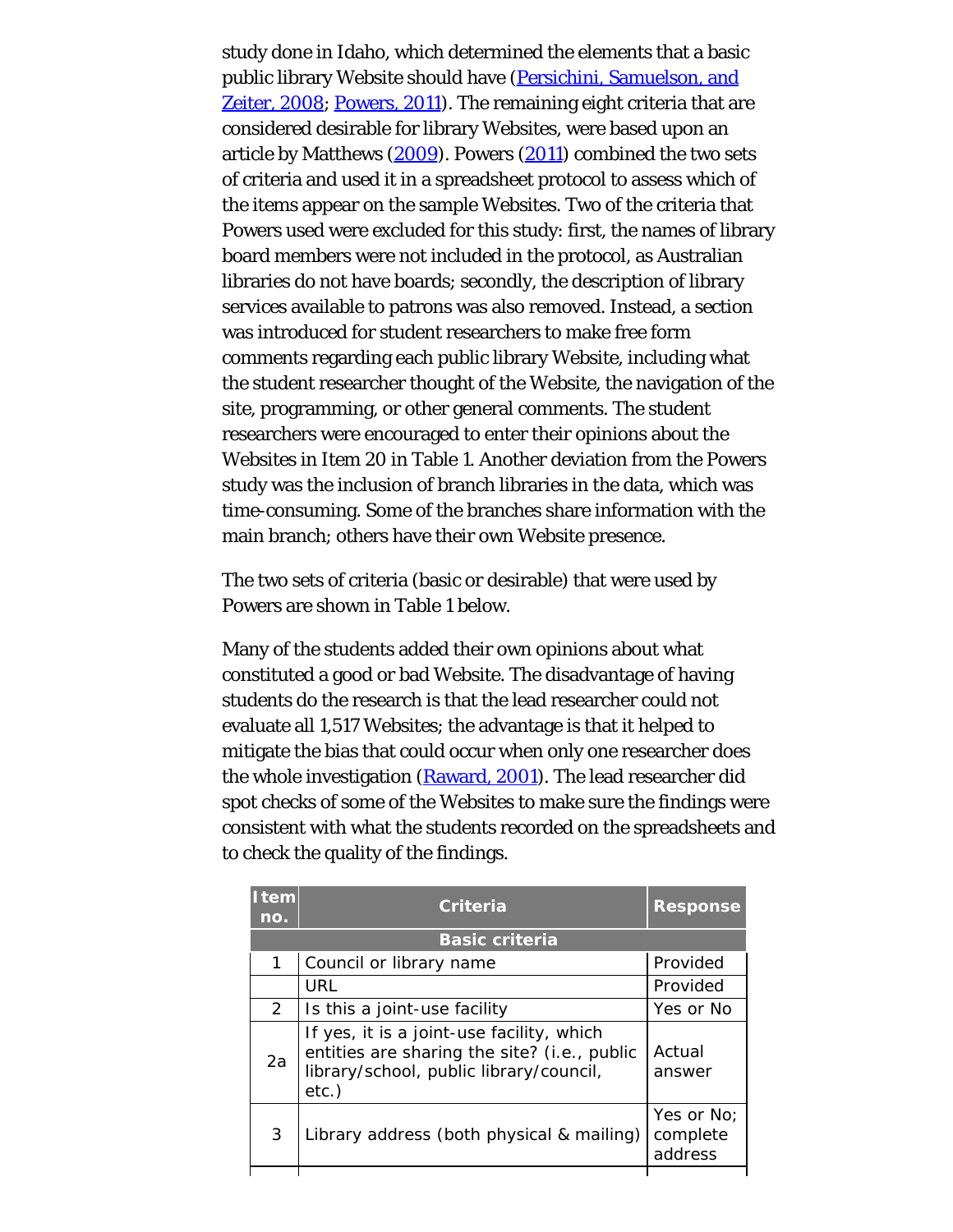| 4  | Telephone                                                                                                                                                                             | Yes or No;<br>phone<br>number                              |
|----|---------------------------------------------------------------------------------------------------------------------------------------------------------------------------------------|------------------------------------------------------------|
| 5  | Online contact                                                                                                                                                                        | Yes or No;<br>online<br>contact or<br>email                |
| 6  | Hours of operation                                                                                                                                                                    | Yes or No;<br>actual<br>hours                              |
| 7  | Director/manager                                                                                                                                                                      | Yes or No:<br>name of<br>library<br>director or<br>manager |
| 8  | E-mail                                                                                                                                                                                | Yes or No;<br>email<br>address                             |
| 9  | Link to online catalogue                                                                                                                                                              | Yes or No                                                  |
| 10 | Link to state wide collaborative services<br>(e.g., Trove or state provided databases)                                                                                                | Yes or No                                                  |
| 11 | Current site content indicated by a date<br>when last updated or last reviewed                                                                                                        | Yes or No;<br>date site<br>last<br>updated                 |
|    | Desirable criteria                                                                                                                                                                    |                                                            |
| 12 | Mixture of text and images                                                                                                                                                            | Yes or No                                                  |
|    |                                                                                                                                                                                       |                                                            |
| 13 | Library events being promoted on the<br>page                                                                                                                                          | Yes or No                                                  |
| 14 | Search box present                                                                                                                                                                    | Yes or No                                                  |
| 15 | Place to provide feedback about the site                                                                                                                                              | Yes or No                                                  |
| 16 | Free from spelling and grammar errors                                                                                                                                                 | Yes or No                                                  |
| 17 | Place to ask for help                                                                                                                                                                 | Yes or No                                                  |
| 18 | Image, icon or other graphic used to<br>represent the library (not the council)                                                                                                       | Yes or No                                                  |
| 19 | Site employs some Web 2.0 technologies<br>like blogs, wikis, or reference to a social<br>networking profile (Facebook, Twitter,<br>Instagram, Pinterest, Historypin,<br>Yammer, etc.) | Yes or No                                                  |

#### **Table 1: Categories**

The binary (yes/no) responses to the questions were converted into numerical data (in Excel) in order to do descriptive statistics.

# **Research question**

The main research question guiding the study was: *What kind of online access do public libraries provide to their community*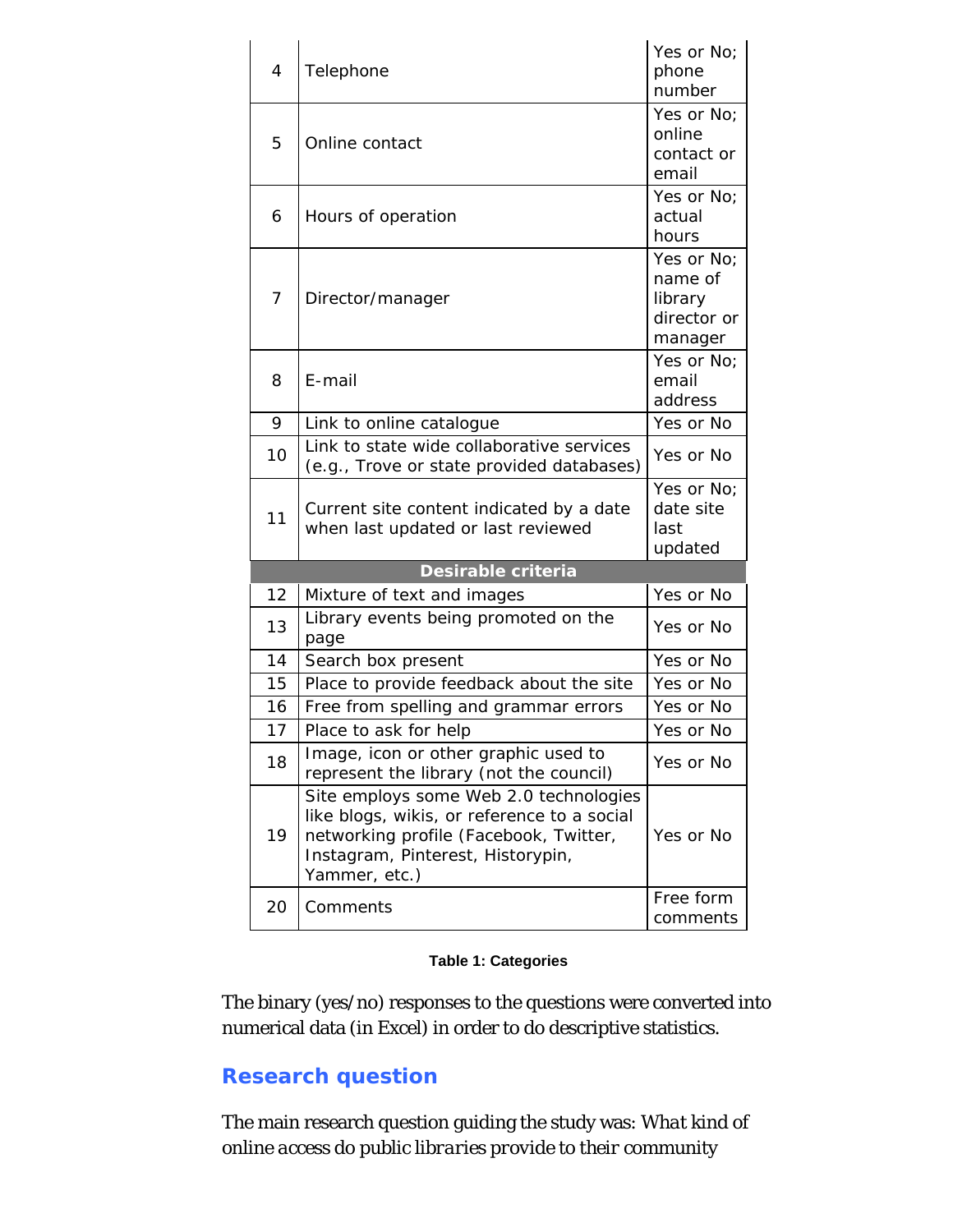# **Findings**

# **Descriptive statistics**

The researchers reviewed 1517 public library Websites between February 2013 and November 2016. The data were gathered in Australia (February 2013 to February 2014), followed by Canada (July 2014 to November 2015) and then the USA (July 2015 to November 2016).The state and provincial data for each country will be shown first. Then all data will be collated, discussed and compared. The data were processed using Excel.

# **Australian data**

Table 2 shows all the states and territories in Australia where the public libraries are located. The Australian Capital Territory (ACT) has one library system with multiple branches throughout the territory. In Tasmania, the State Library of Tasmania is responsible for the public library system and all their Websites are part of the state library system. In South Australia, the public libraries adopted the One Card system during the time the research was conducted. The One Card system requires all public libraries in the state to be part of the one library management system with only one public library catalogue for the state. Users need only one public library card to access any public library in the state. Library users can also reserve an item from any library through the online catalogue, after which the item is delivered to their library of choice [\(Strempel,](#page-22-0) [2013](#page-22-0)). The system went live in South Australia in 2012. The 130 South Australian libraries were incrementally converted to the One Card system over a period of three years from 2012 to 2014 ([Strempel, 2014\)](#page-22-0).

|                                       | No. of public       |            |
|---------------------------------------|---------------------|------------|
| <b>State</b>                          | library<br>websites | Percentage |
| Australian Capital<br>Territory (ACT) |                     | 0.2        |
| New South Wales (NSW)                 | 88                  | 18.0       |
| Northern Territory (NT)               | 17                  | 3.5        |
| Queensland (QLD)                      | 69                  | 14.1       |
| South Australia (SA)                  | 65                  | 13.3       |
| Tasmania (TAS)                        | 44                  | 9.0        |
| Victoria (VIC)                        | 43                  | 8.8        |
| Western Australia (WA)                | 161                 | 33.0       |
|                                       |                     |            |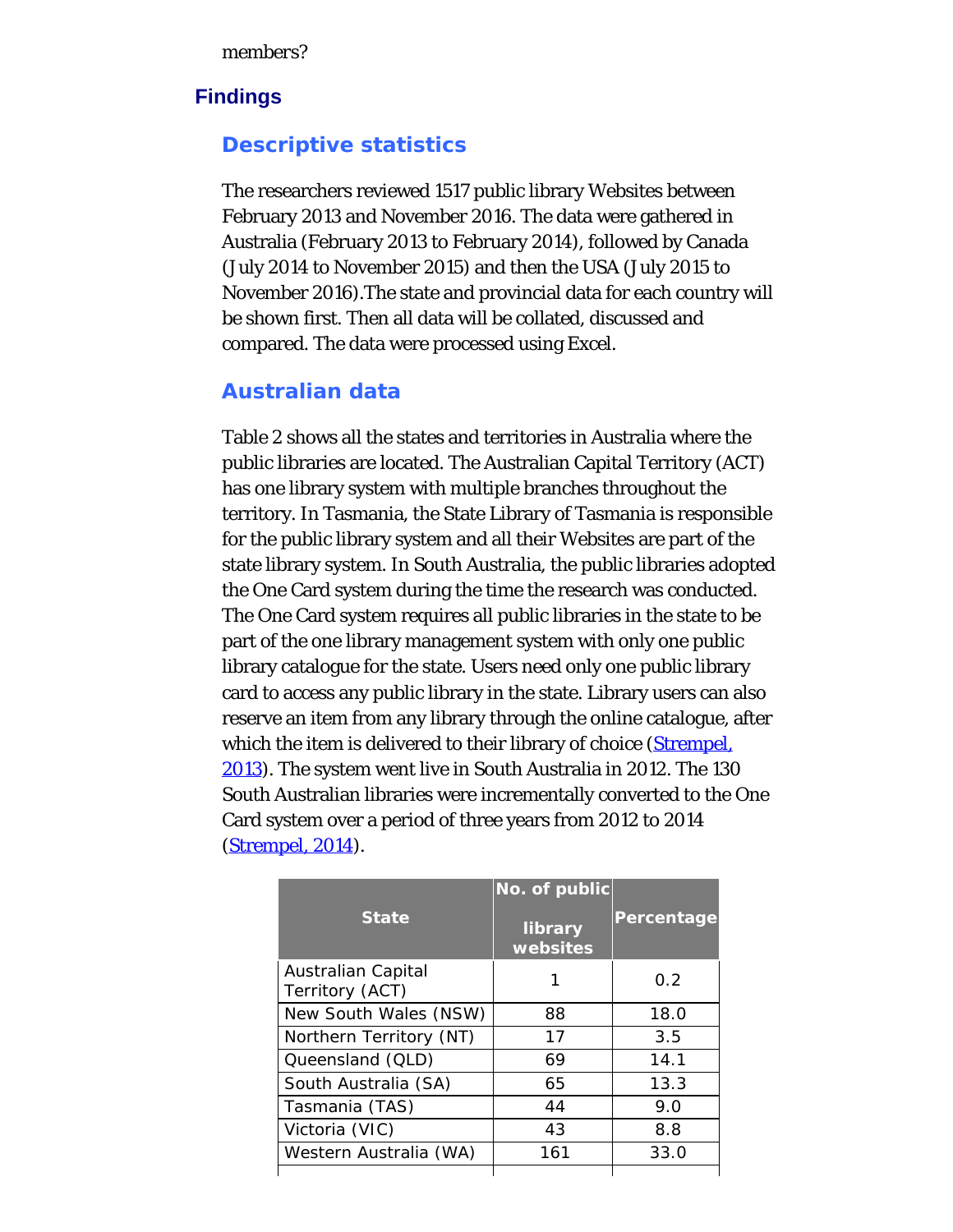| $T$ otals<br>ററ<br>◡ |
|----------------------|
|----------------------|

#### **Table 2: State distributions – Australia**

| <b>Province</b>            | No. of public<br>library<br>websites | Percentage |
|----------------------------|--------------------------------------|------------|
| Alberta                    | 178                                  | 29.7       |
| British Columbia           | 54                                   | 9.0        |
| Manitoba                   | 37                                   | 6.2        |
| New Brunswick              | $\mathcal{P}$                        | 0.3        |
| Newfoundland &<br>Labrador | 106                                  | 17.7       |
| Northwest Territories      | 3                                    | 0.5        |
| Nova Scotia                | 5                                    | 0.8        |
| Nunavut                    | 12                                   | 2.0        |
| Ontario                    | 163                                  | 27.2       |
| Prince Edward Island       | 3                                    | 0.5        |
| Quebec                     | 25                                   | 4.2        |
| Saskatchewan               | 7                                    | 1.2        |
| Yukon Territories          | 4                                    | 0.7        |
| Totals                     | 599                                  | 100.0      |

Table 3 shows all the provinces and territories represented in the public library Websites in Canada.

|  |  | Table 3: Provincial distributions - Canada |  |
|--|--|--------------------------------------------|--|
|--|--|--------------------------------------------|--|

The provinces with the largest number of libraries were Alberta, Ontario, Newfoundland and Labrador. Libraries from Quebec were also included, as one of the student researchers had lived in Quebec and could speak French.

Table 4 shows all four the regions of the USA represented in the public library Websites. The [Appendix](#page-22-4) shows how the states were grouped into regions.

| <b>Region</b> | No. of public<br>library websites | Percentage |
|---------------|-----------------------------------|------------|
| East          | 122                               | 28.4       |
| Midwest       | 119                               | 27.7       |
| South         | 135                               | 31.4       |
| West          | 54                                | 12.6       |
| Totals        | 430                               | 100.0      |

**Table 4: Regional distributions – USA**

**Comparison of Australian, Canadian, and American public library Websites**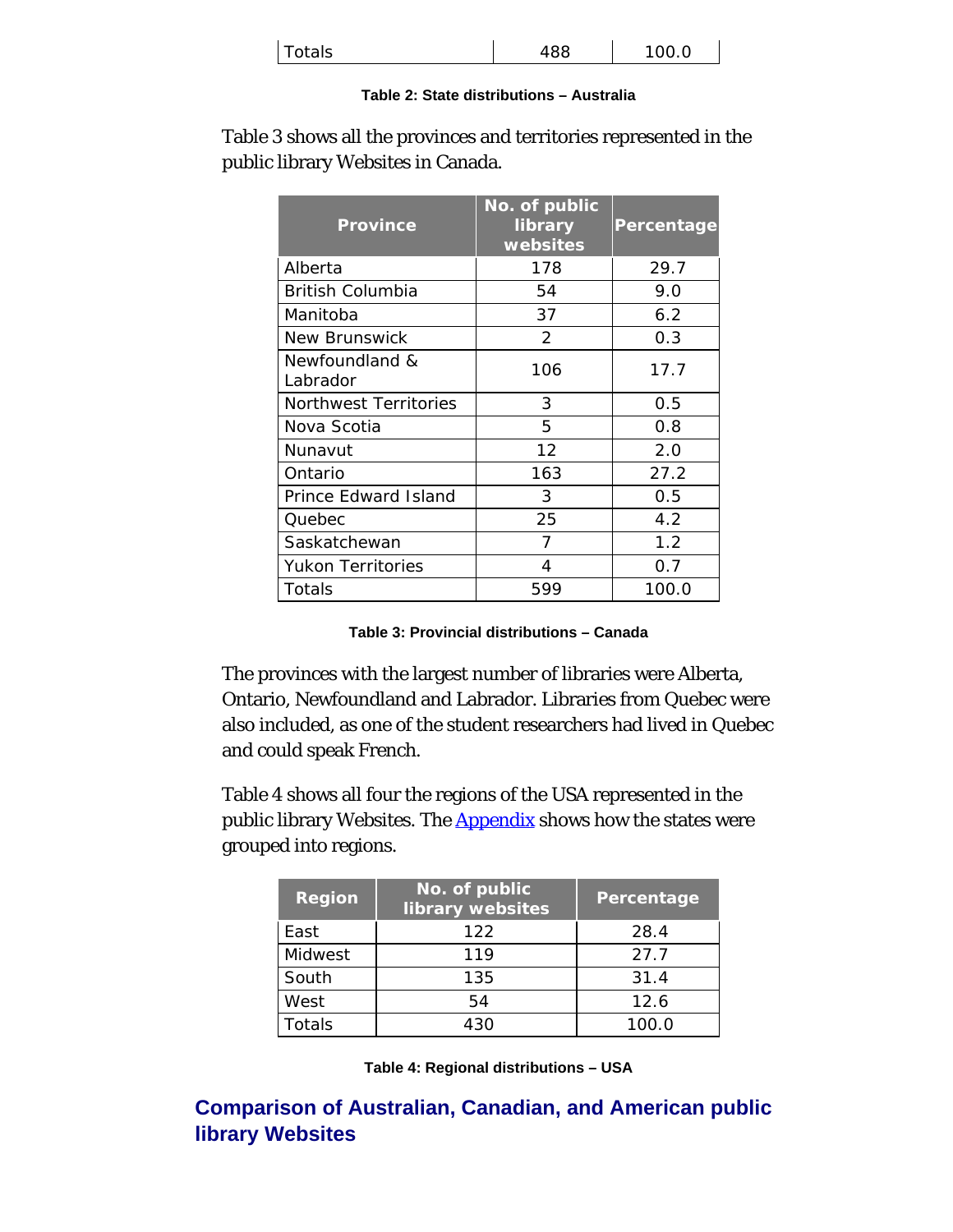The project was not initially designed as a comparative study. It started as an Australian project, but was expanded because of the success of that project. The project was first expanded to include Canada and then the USA. Such a comprehensive study allows comparison between countries. One cavaet must be mentioned, namely that the study did not include large urban or small rural libraries in the USA, but mostly suburban libraries situated just outside the large metropolitan areas that serve a population between 25,000 and 100,000. In Canada and Australia, libraries of any size and location were included in the study.

#### **Joint-use facilities**

Joint-use facilities were notable in the results, with 351 of the 1,517 sites surveyed (23.1%) falling into this category. A joint-use facility is a library building that is shared with another type of library (e.g., school, Technical and Further Education, or university libraries), another type of cultural centre (e.g., gallery or museum), or another type of council or governmental facility (e.g., a community centre or city government council centre). Each country had joint-use Websites, with Canada having the highest number. The top categories for joint-use facility by type were, first schools, then community centres, followed by other types in third place. '*Other*' refers to any type of facility that was not captured in the eight categories listed, such as tourist information centres, family centres, cultural centres (not an art gallery or a museum), post office, welcome centres, women's institute, local history rooms, and gardens. In Australia, joint-use facilities were found in 22% (108) of the public libraries. Within the 108 public libraries, four states noticeably have the majority of the joint-use facilities: New South Wales (26), South Australia (26), Tasmania (21), and Western Australia (26). The other four states or territories with joint-use facilities only had a maximum of four such facilities. The two most common types of joint-use facilities were public schools (30) and '*other*' (32) including family centres, tourist information centres, or a conglomeration of more than one function like a regional gallery, council office, and leisure centre.

As mentioned above, joint-use facilities are also prevalent in Canada. Joint-use facilities were found in 27% (159) of the public libraries that were included in the study. The three most common types of joint-use facilities were public schools (63), community centres (34) and meeting rooms (31) which together represented 80.5% of the joint-use facilities of the library Websites. Within the 159 public libraries, three provinces have the majority of the joint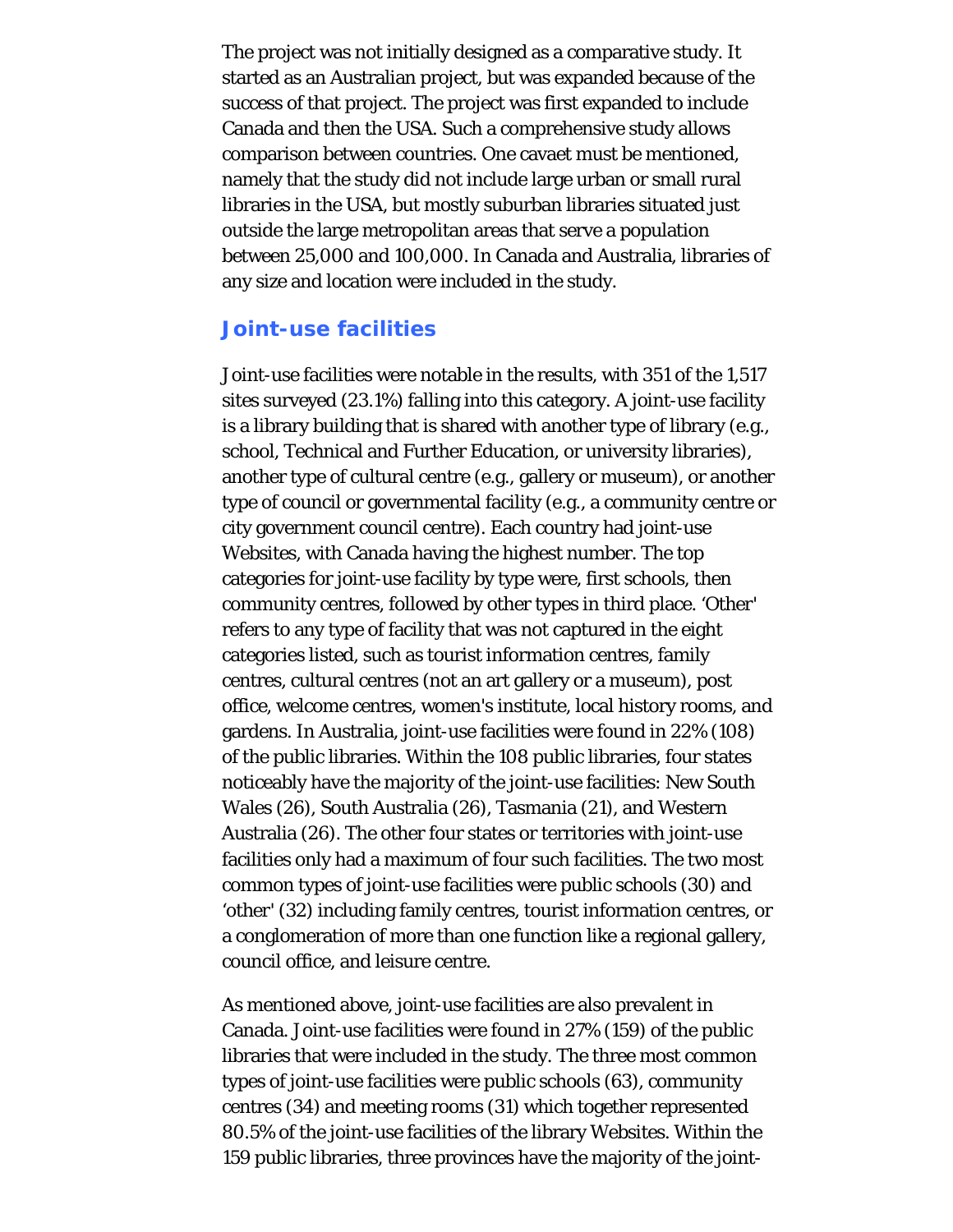use facilities, namely Newfoundland and Labrador (63), Ontario (35), and Alberta (33). The other provinces or territories only had minimal numbers of joint-use facilities.

In the USA, joint-use facilities were present in 20% (84) of the public libraries. The two most common types of joint-use facilities were community centres (29) and 'other' (25). These two categories accounted for 64% of the joint facilities of the libraries in the USA.

| Joint-use facility<br>type                              | Australia Canada USA Totals |               |    |     |
|---------------------------------------------------------|-----------------------------|---------------|----|-----|
| Schools (K/R-12)                                        | 30                          | 63            | 7  | 100 |
| Technical and further<br>education/community<br>college | 6                           | Ω             | O  | 6   |
| <b>Universities</b>                                     | 7                           | $\mathcal{P}$ | 1  | 10  |
| Galleries                                               | 3                           | 12            | 3  | 18  |
| Community centres                                       | 17                          | 34            | 29 | 80  |
| Meeting rooms                                           | 7                           | 31            | 5. | 43  |
| Councils                                                | 1                           | ∩             | 8  | 9   |
| <b>Museums</b>                                          | 8                           | 4             | 6  | 18  |
| Other                                                   | 29                          | 13            | 25 | 67  |
| Totals                                                  | 108                         | 159           | 84 | 351 |

Table 5 shows the joint use facilities by type for Australia, Canada and the USA.

**Table 5: Number of joint-use facilities**

# **Top five and bottom five criteria**

The top categories included in the Websites in Australia were the address, phone number, hours of operations, and link to the catalogue. Spelling and grammar used on the Websites were also of a high standard (refer to Table 6). The top categories in Canada were address, phone number, hours of operation, and having text and images on the Website. Similar to Australia, the spelling and grammar on the Websites were of a high standard. Australia and Canada also had the library's street address on the website. Unlike both Canada and Australia, the address was not one of the top five categories found in the USA Websites. Libraries in Australia and the USA had links to their catalogues on the Website. Sites in Canada and the USA included text and images.

| <b>Criterion</b> |                                                         |           | Australia Canada   USA<br>$n = 488$   $n = 599$   $n = 430$ |  |  |
|------------------|---------------------------------------------------------|-----------|-------------------------------------------------------------|--|--|
|                  | $\sqrt{2}$ Yes $\sqrt{8}$ Yes $\sqrt{8}$ Yes $\sqrt{8}$ |           |                                                             |  |  |
| Address          | 430                                                     | 88 580 97 |                                                             |  |  |
|                  |                                                         |           |                                                             |  |  |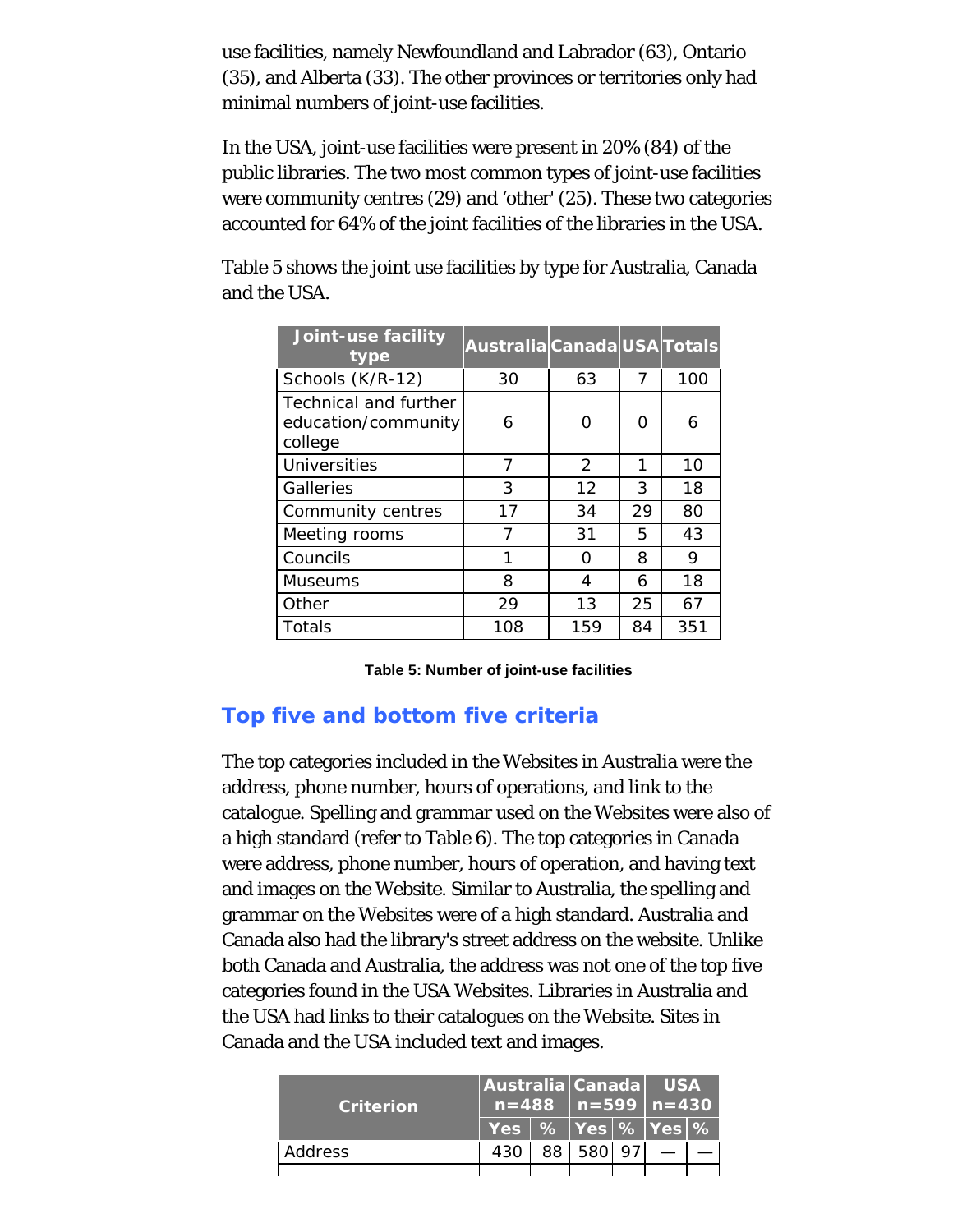| Telephone            |     |    | 415 85 568 95 404 94 |            |  |
|----------------------|-----|----|----------------------|------------|--|
| Hours of operations  | 404 | 83 | 551                  | $92$   404 |  |
| Catalogue link       | 328 |    |                      | 382        |  |
| Spelling and grammar | 400 | 82 |                      | 537 90 374 |  |
| Text and images      |     |    | 528                  | 88 383     |  |

**Table 6: Top five criteria – cross-country comparison**

The five criteria that were included in the fewest public library Websites for each of the three countries are shown in Table 7:

|                          |            |                 | Australia Canada<br>$n = 599$ $n = 430$ |    | <b>USA</b> |    |
|--------------------------|------------|-----------------|-----------------------------------------|----|------------|----|
| <b>Criterion</b>         | $n = 488$  |                 |                                         |    |            |    |
|                          | <b>Yes</b> |                 | $\%$ Yes % Yes %                        |    |            |    |
| Ask for help             | 89         | 18 <sup>1</sup> |                                         |    | 274 46 187 | 43 |
| Director or manager      | 99         | 20              |                                         |    |            |    |
| name                     |            |                 |                                         |    |            |    |
| Date Website updated     | 146        | 30              | 123                                     | 21 | 126 29     |    |
| Place to give feedback   | 132        | 27              | 190                                     | 32 | 155 36     |    |
| Unique icon for library  | 171        | 35              |                                         |    |            |    |
| Place for online contact |            |                 | 315                                     | 53 | 160        | 37 |
| Search box available     |            |                 | 331                                     | 55 |            |    |
| E-mail address 229 53%   |            |                 |                                         |    | 229        | 53 |

**Table 7: Bottom five criteria – cross-country comparison**

Three of the bottom five categories were shared by all the countries, namely asking for help, being able to give feedback about the Website, and an indication when the Website was last updated. Australia also had a very few cases where the director's name and the library manager's name appeared on the Website. In Australia, many of the libraries are associated with councils and the councils tend to manage the libraries' marketing, so not many distinct icons or images were present on the libraries' Websites. In Canada and the USA online contact details were not included on many of the Websites. In Canada, the search box was not available in 45% in the libraries. In the USA, there was a lack of an e-mail address in 47% of the libraries.

# **Basic and desirable data**

The research with this particular group of libraries produced some interesting results on the distribution of basic and desriable data. Most of the libraries have basic information about their library on the Website:

| <b>Item</b> | Australia Canada   USA |  |  | $\blacksquare$ Totals'<br>$n=488$   n=599   n=430   n=1517 |  |
|-------------|------------------------|--|--|------------------------------------------------------------|--|
|             |                        |  |  |                                                            |  |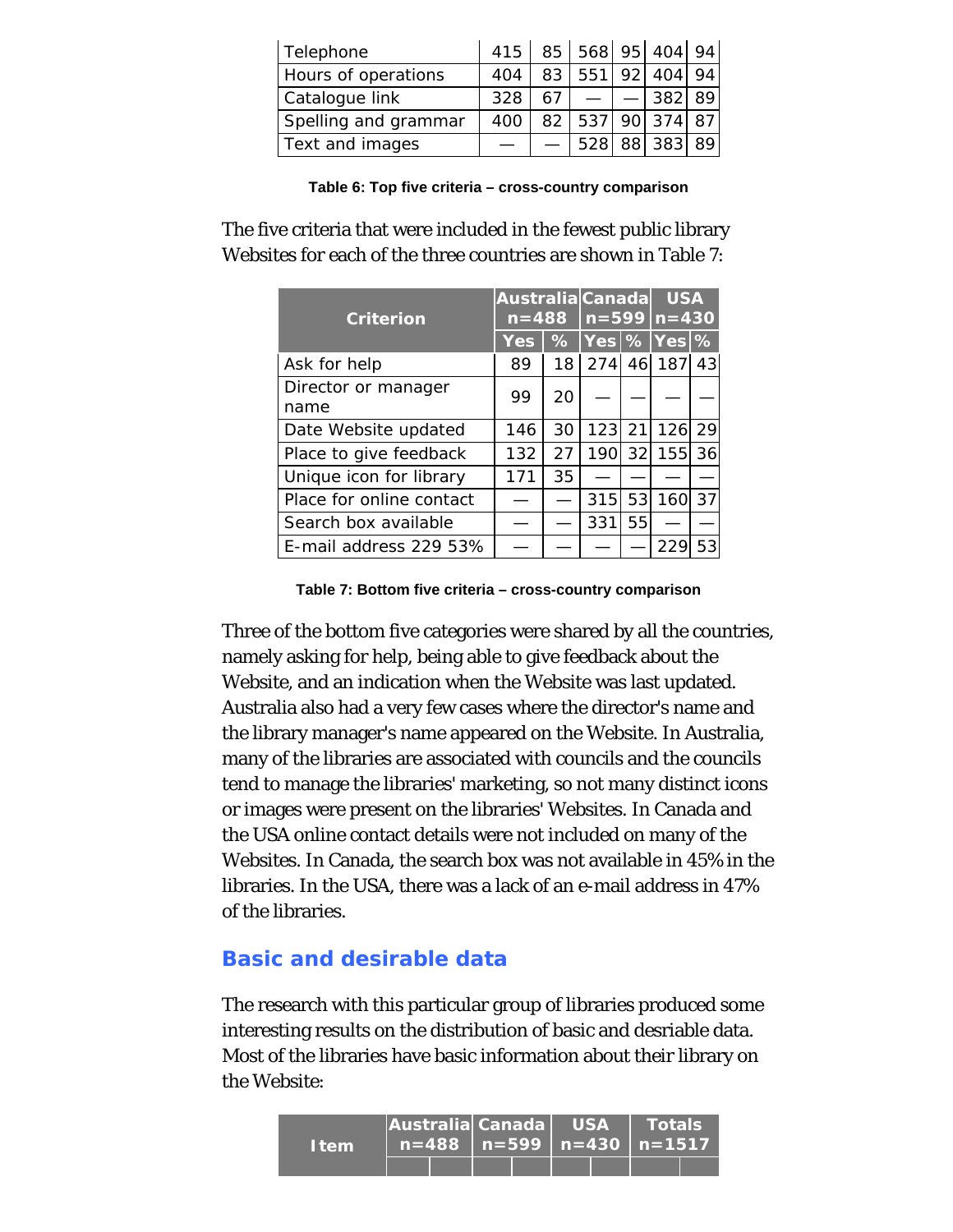|                                | Yes | $\%$ | <b>Yes</b> | $\frac{1}{6}$ | <b>Yes</b> | $\%$ | <b>Yes</b> | %   |
|--------------------------------|-----|------|------------|---------------|------------|------|------------|-----|
| Library<br>name                | 488 | 100  | 599        | 100           | 430        |      | 100 1517   | 100 |
| Address                        | 430 | 88   | 580        | 97            | 361        | 84   | 1371       | 90  |
| Telephone                      | 415 | 85   | 568        | 95            | 404        | 94   | 1387       | 91  |
| Online<br>contact              | 182 | 37   | 315        | 53            | 160        | 37   | 657        | 43  |
| Hours of<br>operations         | 404 | 83   | 551        | 92            | 404        | 94   | 1359       | 90  |
| Director or<br>manager<br>name | 99  | 20   | 422        | 71            | 319        | 74   | 840        | 55  |
| E-mail link                    | 288 | 59   | 444        | 74            | 229        | 53   | 961        | 63  |
| Catalogue<br>link              | 328 | 67   | 437        | 73            | 382        | 89   | 1147       | 76  |
| Databases                      | 289 | 59   | 465        | 78            | 283        | 66   | 1037       | 68  |
| Date<br>Website<br>updated     | 146 | 30   | 123        | 21            | 126        | 29   | 395        | 26  |
| Joint-use<br>facility          | 108 | 22   | 159        | 27            | 84         | 20   | 351        | 23  |

**Table 8: Basic information**

The desirable information on the Website depended on what library management deemed important for the patrons and varied across the country, state, county, and municipality. The council's information technology department could also suggest what is included and excluded on the Website. This list of the desirable elements is in accordance with that of Powers [\(2011](#page-22-0)). Table 9 shows the summarised results of each country's libraries:

| <b>Item</b>                                | Australia Canada<br>$n = 488$ |               | $n = 599$           |                 | <b>USA</b> |    | <b>Totals</b><br>$n = 430 \ln 1517$ |               |
|--------------------------------------------|-------------------------------|---------------|---------------------|-----------------|------------|----|-------------------------------------|---------------|
|                                            | <b>Yes</b>                    | $\frac{9}{6}$ | $Yes$ $\%$ Yes $\%$ |                 |            |    | <b>Yes</b>                          | $\frac{9}{6}$ |
| Text and<br>images                         | 325                           | 67            | 529                 |                 |            |    | 88 383 89 1237                      | 82            |
| Events<br>promoted                         | 324                           | 66            | 4691                | 78              | 360 84     |    | 1153                                | 76            |
| Search box                                 | 200                           | 41            | 331                 | 55              | 270        | 63 | 801                                 | 53            |
| Feedback form                              | 132                           | 27            | 190                 | 32 <sub>l</sub> | 155        | 36 | 477                                 | 31            |
| Correct spelling<br>and grammar            | 400                           | 82            | 537                 | 901             | 374        | 87 | 1311                                | 86            |
| Ask for help                               | 89                            | 18            | 274                 | 46              | 187        | 43 | 550                                 | 36            |
| Icon or image<br>different from<br>council | 171                           | 35            | 358                 |                 | 60 325 76  |    | 854                                 | 56            |
| Web 2.0                                    | 219                           | 45            | 420                 | 70              | 357        | 83 | 996                                 | 66            |

**Table 9: Desirable information**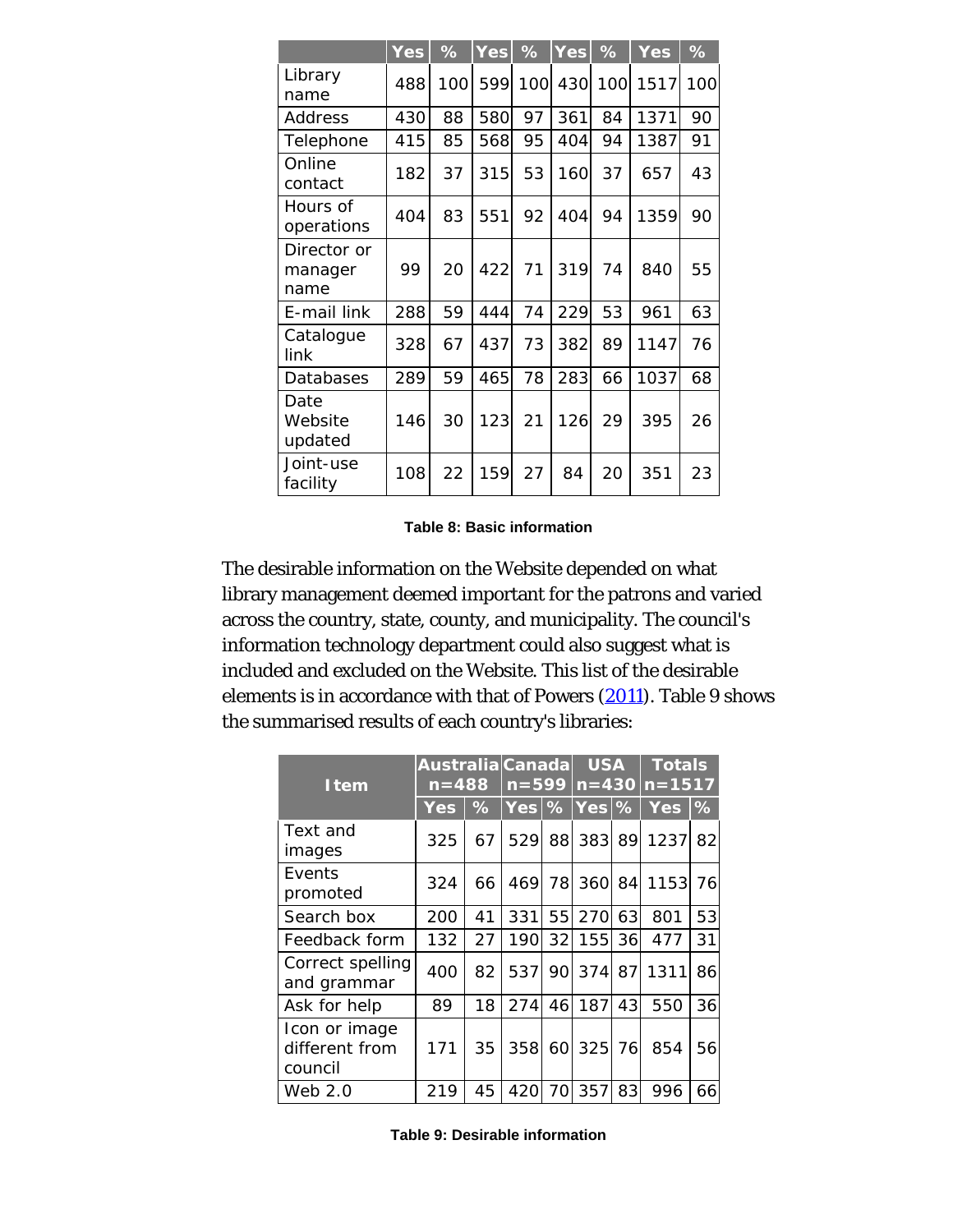### **Number of items included**

The study identified the number of items that were included on the Websites of the libraries in the three countries. Figure 1 below shows the USA data (solid bar) as a normal distribution (bell curve) that peaks at 13 items. Of the Canadian Websites, 293 out of 599 (49%) contained 13 or 14 items. The USA and Australian numbers were not as high as that of Canada. Australia's data follows a wavy bell curve that peaks at 51 libraries containing 11 and 13 items, followed by 48 libraries with nine and 10 items. Between 9 and 15 items are included in 300 of the 488 libraries (62%). Canada's numbers were higher; 483 libraries (81%) had between 11 and 17 criteria on their Websites. The USA numbers varied from 11 to 17 items for 325 libraries (77%). This number is a little lower than Canada, but the items are spread more evenly. The number of items for Canadian Websites peaks at 14.



**Figure 1: No. of items and libraries – Australia, n=488; Canada, n=599; USA, n=430**



**n=488; Canada, n=599; USA, n=430**

When looking at the data by category (Figure 2), it is obvious that,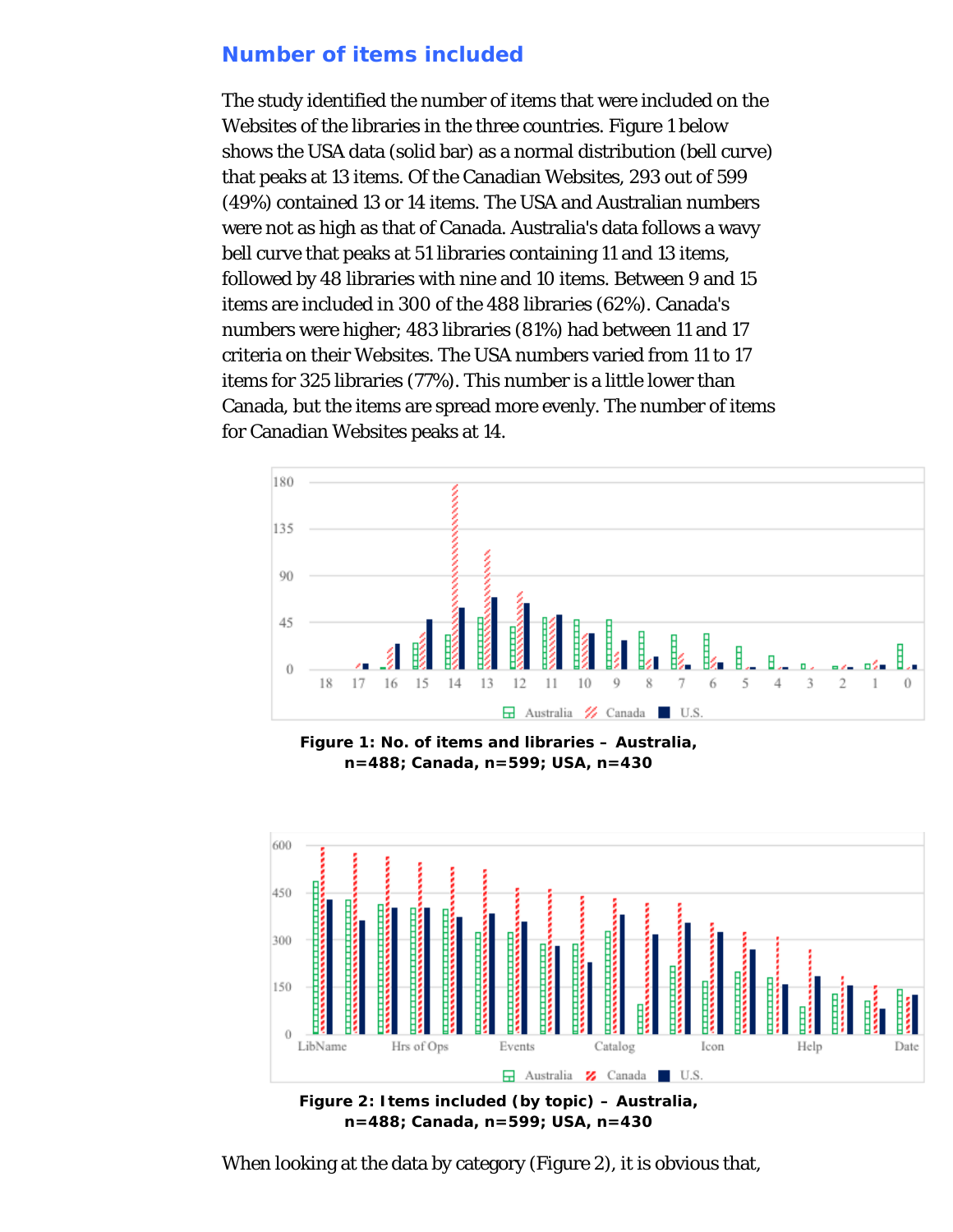in some areas, one country's public libraries have more effective Websites. Given that there were more Canadian Websites than either Australian or American in most categories or topics, they have a larger impact on the data.

As public library Websites represent the electronic branch, certain data elements need to be included. In many cases, the majority of the libraries' Websites contained the data we searched for, but some included minimal or no data. Either these libraries did not have the ability to provide the services the community needed, or they did not have access to the required funding. Despite operating in the 21st century, some libraries still have not fully committed to including relevant information on their Website. The researchers discovered that static Websites still exist in all the countries. A static Website is one that does not have any links, search boxes or any way to contact the library through the Website. In a static Website there is no way to search for anything and the Website is simply a placeholder Website that has the name of the library, address, telephone number, and the hours the library is open.

### **Discussion**

In the 21st century, public libraries need well designed Websites to encourage community members to access and use their services. Public library Websites can also be referred to as electronic library branches as opposed to the bricks and mortar branch that can be physically entered. This paper reported the findings from research that focused on the accessibility and usability of public library Websites, regarding the inclusion of numerous criteria or items on the Websites. Although some well-designed Websites exist in all three countries included in this research, none of the libraries included all the criteria on the research template. These libraries can improve their Websites by following good Web design principles, especially user-centred design [\(Goodman and Schofield,](#page-22-0) [2015](#page-22-0); [Nielsen, 1996](#page-22-0); [2012](#page-22-0)).

This research contributes to the understanding of public library managers about how the accessibility of their Websites can be improved, to make them effective points of entry to the programmes and services required by community members. The research questions were answered as follows:

# **What kind of online access do public libraries provide to their community members?**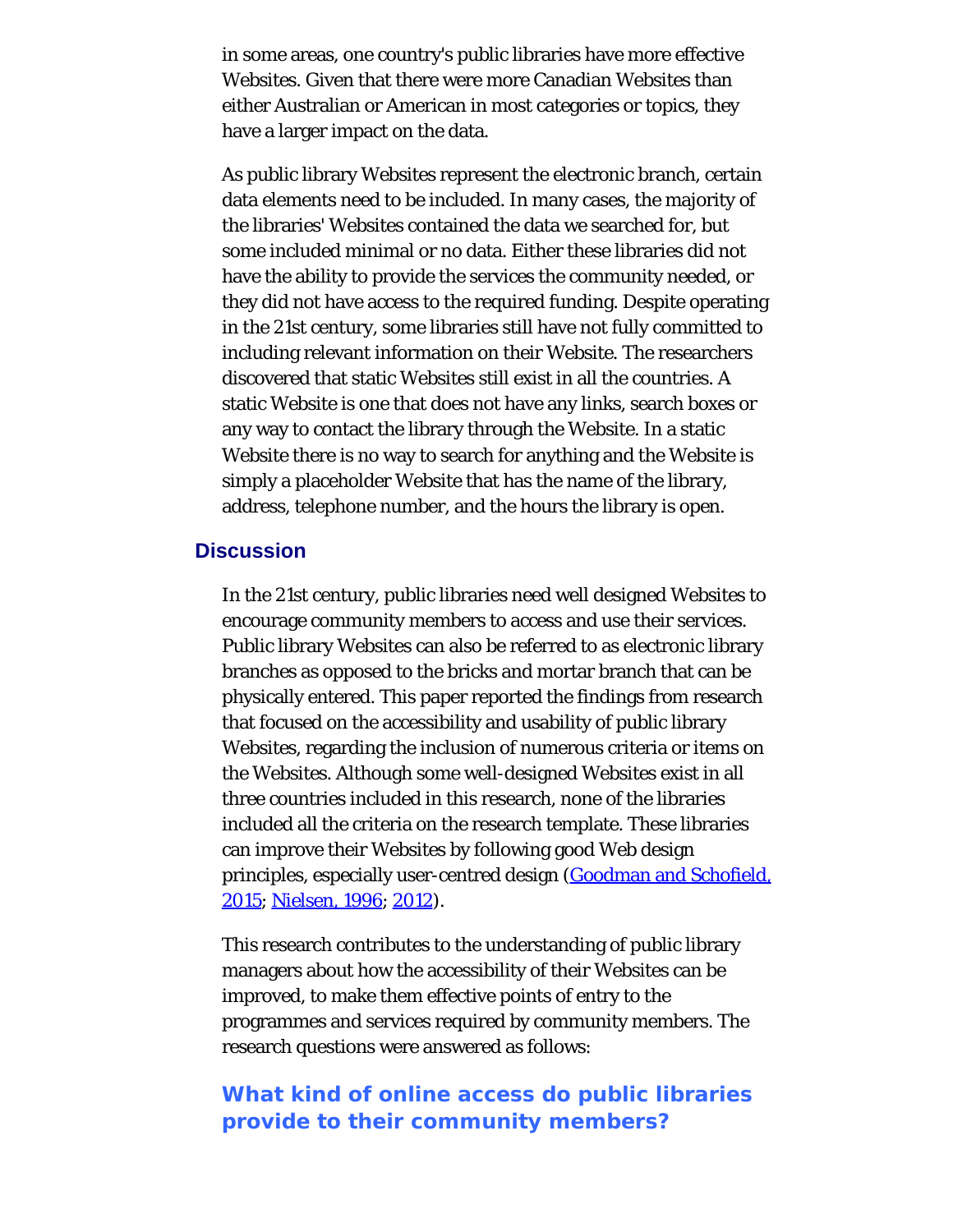The library Websites in the three countries provided varying degrees of access, first to the Website and secondly, to the resources. Access to a Website can be provided through the city council's site or a separate library Website and examples of both types were included in the research. Some of the Websites were static and included only basic information like the library name, address, telephone number, operating hours, and other branch locations. On some of the sites the user could link to maps and interactive information to find access to databases, catalogues, lists of books, as well as information tailored for a particular patron type (e.g., children, teens and seniors).

The resources that can be accessed also varied. Some Websites do not provide access to any resources, except to a catalogue link. Others made a plethora of information available, but users needed a library card number to obtain access to the databases. For example, in Australia the Websites provided links to the National Library of Australia's Trove database, as well as State Library resources. In South Australia specifically, the streaming services for e-books and movies is done through the **State Library of South** [Australia](http://www.webcitation.org/6wViQEgUM). In Canada and the USA, the library databases varied and some also included streaming services for movies and e-books.

### **Were the users able to contact the public library through the website?**

Four criteria directly determined whether the library can be contacted through the public library Website. Firstly, the Website can contain an online contact link where the customer can complete a form requesting library staff to contact them. Secondly, an email link with either a form or an email address for the library's general site can be provided. A feedback form can be included to ask questions about sources, programmes, or just about anything. Finally, there could be an '*ask for help*' link. Many libraries have this as a way to go into chat or instant messaging. Interestingly, three of these four items were not on many of the libraries' Websites.

|                | Australia Canada USA Totals |      |               |        |    |                                      |      |
|----------------|-----------------------------|------|---------------|--------|----|--------------------------------------|------|
| <b>Item</b>    |                             |      |               |        |    | $n=488$   n=599   n=430   n=1517     |      |
|                | N.                          |      | %  N  %  N  % |        |    | N.                                   | $\%$ |
| Online contact |                             |      |               |        |    | 182   37   315   53   160   37   657 | 43   |
| E-mail link    | 288                         | 59 I |               |        |    | 444 74 229 53 961                    | 63   |
| Feedback form  | 132                         |      |               |        |    | 27   190   32   155   36   477       | 31   |
| Ask for help   | 89                          | 18   | 274           | 46 187 | 43 | 550                                  | 36.  |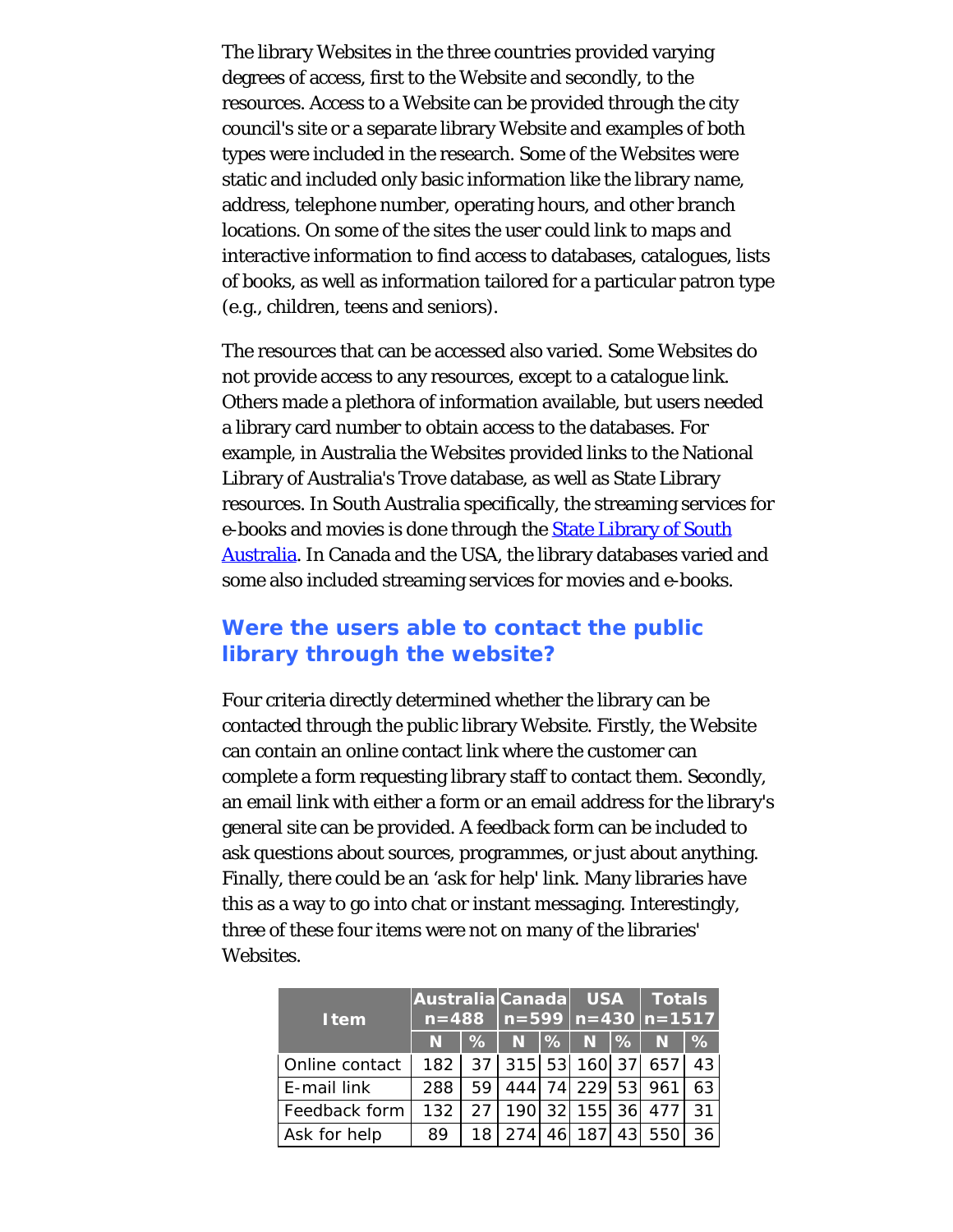Table 10 illustrates that online contact, feedback forms, and ask for help functions are all areas that are not done well by all of the libraries in our research study.

# **How can users use the Websites to contact the library?**

Contacting the library can be done in many ways, e.g., by telephone or e-mail, in person, through the Website, by providing feedback about the Website, and online contact forms. All of these methods, except in person contact, were captured as part of this research. The majority of the libraries show telephone numbers and addresses to facilitate personal visits to the bricks and mortar site, and e-mail addresses are included on the Websites, but not to the same degree as physical addresses and telephone numbers. E-mail addresses were not often included for all three countries (Australia 59%, Canada 74%, and the USA 53%). In fact, e-mail information was in the bottom five categories for the USA.

Contacting the library through providing feedback appeared in the bottom five categories for all three countries. Search boxes were available on the majority of the Websites for the three counties combined (801/1517, 53%), but Canada and the USA (55% and 63% respectively) were better at providing search capability than Australia (41%). Online contact forms were not popular for providing contact on any of the library Websites. Of the Canadian Websites, 53% provided online contact forms, but these figures were lower in the case of Australia (37%) and the USA (37%). Providing feedback on the Websites was available on only a small minority of Websites for all three countries and it seems that the libraries prefer not to receive feedback about the content and quality of their Websites (Australia 27%, Canada 32%, USA 36%).

#### **Study limitations**

A limitation of this study was that inexperienced researchers were used in conducting research. However, the research design has been validated in previous studies and the questions were already developed, which simplified replicating the study with inexperienced researchers.

#### **Conclusions and recommendations**

Four major observations emerged from the analysis of the data: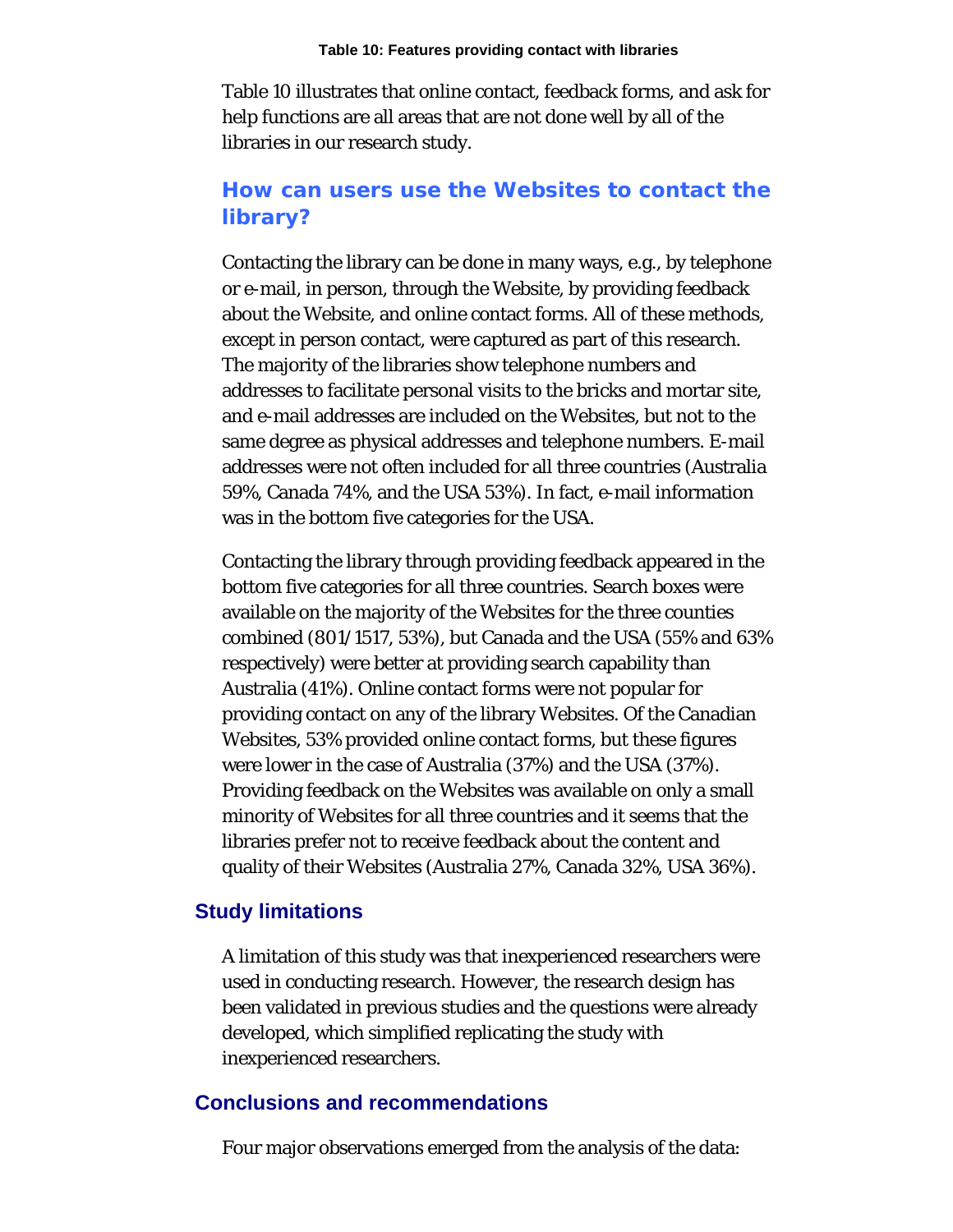1. From the student comments, some of the Websites that were evaluated were high quality Websites that gave users a positive experience and welcomed them back repeatedly. These public library electronic branches used an intuitive approach and usercentred design to provide the patron with the experience they expect when visiting the site.

2. Based upon our knowledge of how public libraries work with councils, public libraries have to adhere to policies and procedures that are designed and implemented by information technology professionals in their city council offices. This often precludes the development of a custom Website, which is not the image that library management want to portray. When discussing this with public library managers during conferences, it was obvious that they were not always able to do exactly what they felt was necessary with their Websites.

3. From the research, it was obvious that Facebook and Twitter were still the most popular social media sites used by the public libraries. The inclusion of other Web 2.0 tools, such as Instagram and Snapchat, would improve the ability of public libraries to reach younger target audiences in order to improve engagement and perceptions about what libraries actually provide communities.

4. Public libraries do not communicate well to their communities and they do not provide sufficient mechanisms to allow their users to respond to the library staff. Websites lacking information such as e-mail addresses, staff names, feedback mechanisms, contact forms, etc. indicate that library staff are not interested in their users' opinions about their Website content and quality.

The research question investigated the access of libraries and resources through the Websites for the users. In all cases, the electronic branch of the public libraries could be found. However, true access includes satisfaction with the type of information the community members need. Some of the public libraries had databases and catalogues on their Websites and others did not. In the digital world that our communities live in today, there is an expectation that our public libraries need to inhabit this world and provide access to digital sources. The programming and other services that public libraries create for their stakeholders is the other aspect the staff provide.

The study has provided rich binary data on more than 1500 public libraries in three countries. This data shows that some of the public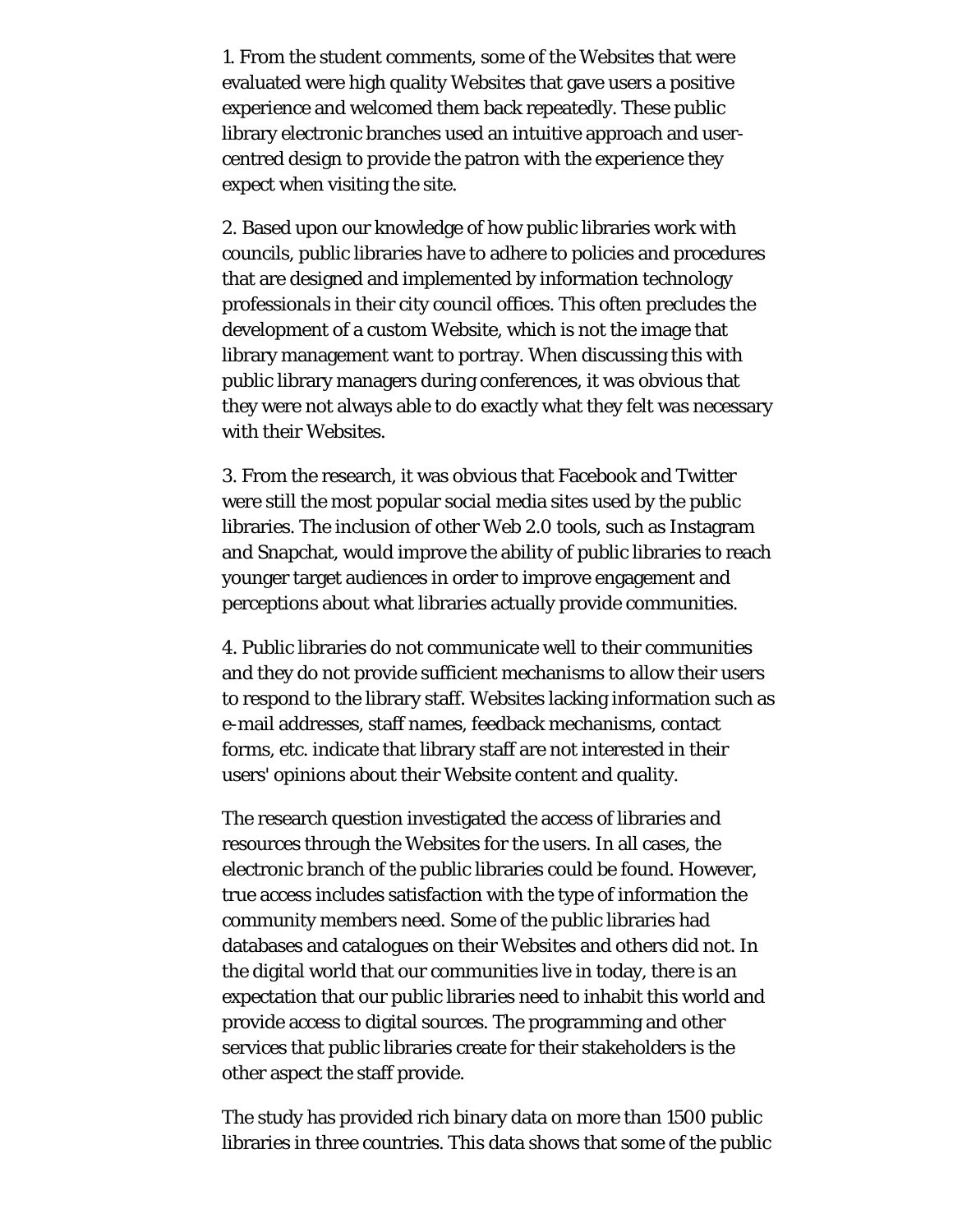libraries provide a better quality Website experience than others. Overall, some of the staff in the exemplar libraries could guide other library staff towards improving their sites and providing better services to their community.

As part of future research, the researchers will revisit the Australian Websites to determine whether there have been any changes to the public library Websites and whether the original research findings are still valid. Websites evolve and change over a four year period. There have also been amalgamations in councils and changes in how the Australian councils are configured in different states. Changes in political structures will also have influences on how libraries are managed and what will and will not be placed on a library Website. It will investigate similar aspects of Websites, but will expand some of the questions to provide additional information. We also suggest that future research should investigate what types of tools and resources are available on the library Websites.

#### **Acknowledgements**

The authors would like to thank the following students who assisted with the research while undertaking Information Management studies at the University of South Australia: Andrew Angus, Sarah Barkla, Andree Brett, William Chan, Michelle Chitts, Natalie Clifford, Seam Connelly, Robin Costelloe, Renee Davy, Lungile Dlamini, Daniel Easterbrook, Jenny Gallas, James Gaunt, Cory Greenwood, Fariha Hamid, Deanna Harrison, Jed Hood, Kerrie Impiombato, Catharine Kelly, Thea Kitchen, Isabelle Laskari, Matthew Leach, Annie Lewis, Zoe Manger, Daniel Mason, Cyprian Maynard, Tyler McCaffery, Claire Morris, Patrick O'Leary, Margaret Parker, Lauren Pillar, Jesse Pollard, Tamsin Reed, Brett Ross, Paula Saegenschnitter, Jessica Smith, Jasmine Taylor, Claire Telfer, Malcolm Thompson, Sarah Thompson, Amelia Trimboli, Amy Vanner, Jana Waldmann, Luke Watsford, Jaq Wheadon, and Fiona Wilkinson.

#### <span id="page-19-0"></span>**About the authors**

**Diane L Velasquez** is the Program Director of the Information Management Program at the School of Information Technology and Mathematical Sciences, University of South Australia. She holds a BA in political science from San Jose State University, an MBA in Management from Golden Gate University, a MLS from the University of Arizona, and a Ph.D. from the University of Missouri. Her research interests are in risk management and disaster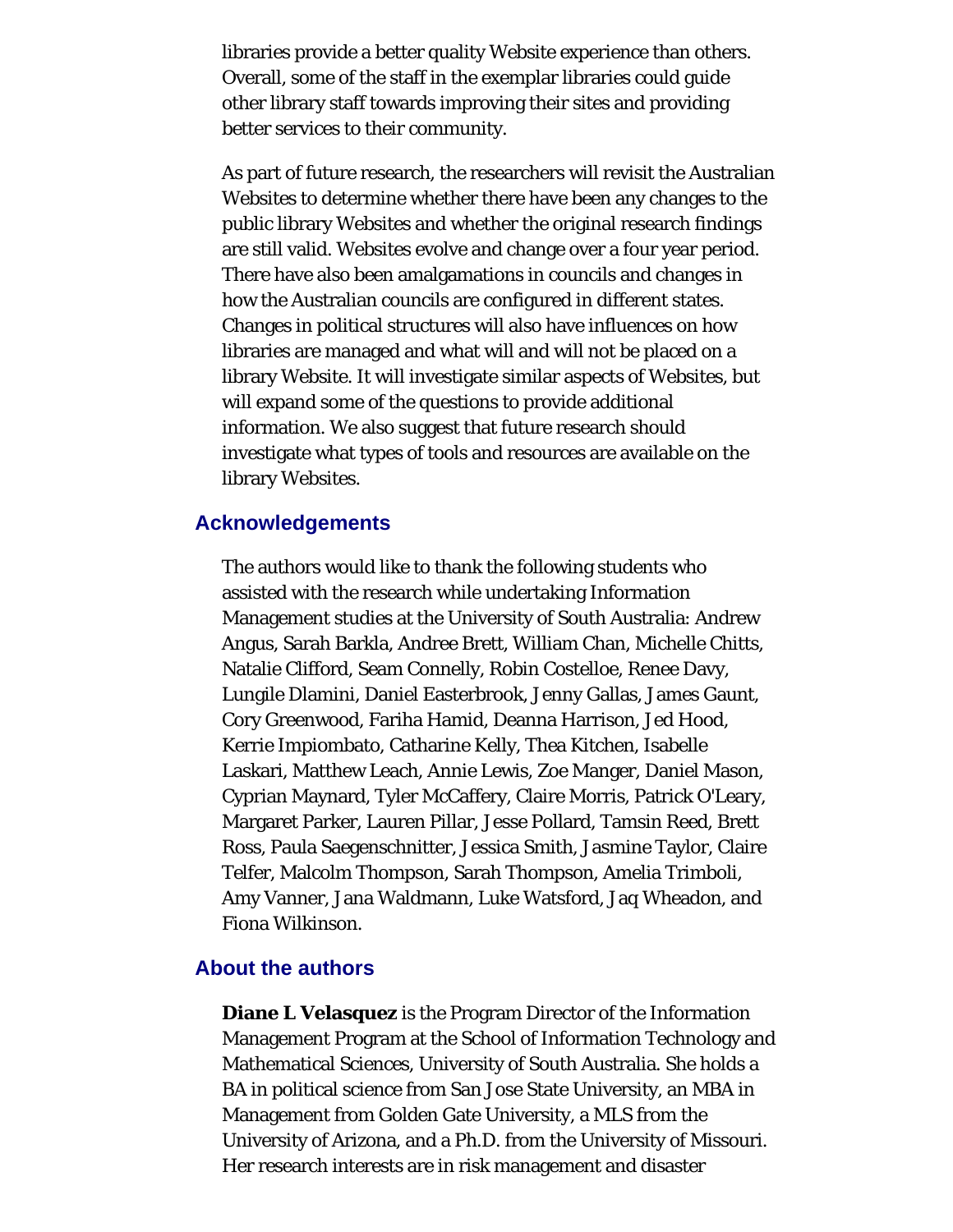recovery, administrative and management of information agencies, and evaluation and assessment of public library websites. Dr Velasquez can be reached at [diane.velasquez@unisa.edu.au](mailto:diane.velasquez@unisa.edu.au). **Nina Evans** is Associate Head, School of Information Technology and Mathematical Science (ITMS) at the University of South Australia. She holds tertiary qualifications in Chemical Engineering, Education and Computer Science, a Masters' degree in Information Technology, an MBA and a PhD. Her research interests relate to business-IT fusion, information and knowledge management, enterprise social networks, innovation and ICT education. She can be contacted at [nina.evans@unisa.edu.au](mailto:nina.evans@unisa.edu.au)

#### **References**

- Becker, D. A. & Yannotta, L. (2013). Modeling a library website redesign process: developing a user-centered website through usability testing. *Information Technology and Libraries, 32*(1), 6-22.
- Benbunan-Fich, R. (2001). Using protocol analysis to evaluate the usability of a commercial web site. *Information & Management, 39*(3), 151-163.
- Bérlanger, F., Fan, W., Schaupp, L. C., Krishen, A., Everhart, J., Poteet, D. & Nakamoto, K. (2006). Web site success metrics: addressing the duality of goals. *Communications of the ACM, 49*(12), 114-116.
- Cao, M., Zhang, Q. & Seydel, J. (2005). B2C e-commerce web site quality: an empirical examination. *Industrial Management & Data Systems, 195*(5), 645-661.
- Chow, A. S., Bridges, M. & Commander, P. (2014). The website design and usability of U.S. academic and public libraries: findings from a nationwide study. *Reference & User Services Quarterly, 53*(3), 253-265.
- Chua, A. Y. K. & Goh, D. H. (2010). A study of web 2.0 applications in library Websites. *Library & Information Science Research, 32*(3), 203-211.
- Conway, V. (2011). Website accessibility in Western Australia public libraries. *Australian Library Journal, 60*(2), 103-112.
- Dominguez, G., Hammill, S.J. & Brillat, A. I. (2015). Toward a usable academic library web site: a case study of tried and tested usability practices. *Journal of Web Librarianship, 9*(2-3), 99-120.
- Goodman, A. L. & Schofield, M. (2015). The user experience. *Public Libraries, 54*(3), 20-21.
- Goodwin, N. (1986). Functionality and usability. *Communications of the ACM, 30*(3), 229-233.
- Maatta Smith, S. L. (2014). Web accessibility assessment of urban public library Websites. *Public Library Quarterly, 33*(3),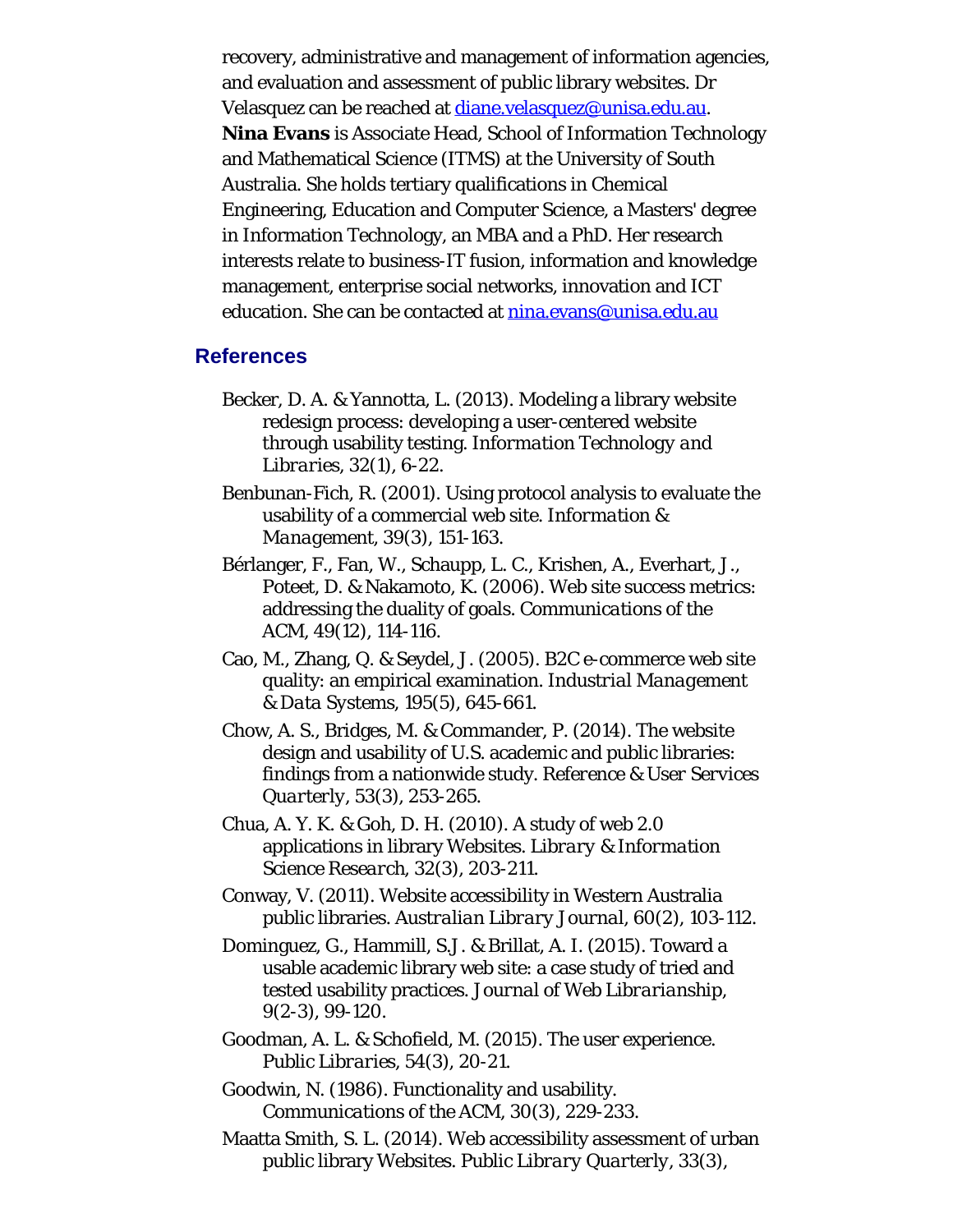187-204.

- McMenemy, D. (2012). Emergent digital services in public libraries: a domain study. *New Library World, 113*(11/12), 507-527.
- Mathews, B. (2009). Web design matters: ten essentials for any library site. *Library Journal, 134*(3), 24-25.
- Nielsen, J. (1996). Usability heuristics. *Health Management Technology, 17*(11), 34.
- Nielsen, J. (2012). [Usability 101: introduction to usability](http://www.webcitation.org/6wVi3GDp5). Fremont, CA: Nielsen Norman Group. Retrieved from: http://www.nngroup.com/articles/usability-101 introduction-to-usability/ (Archived by WebCite® at http://www.webcitation.org/6wVi3GDp5.)
- Persichini, G., Samuelson, M. & Zeiter, L. B. (2008). E-branch in a box: how Idaho libraries created an easy and sustainable web presence. *PNLA Quarterly, 72*(6), 18-19.
- Poll, R. (2007). *[Evaluating the library website: statistics and](http://www.webcitation.org/6wViIINak) [quality measures](http://www.webcitation.org/6wViIINak)*. Paper presented at the World Library and Information Conference: 73rd IFLA General Conference and Council, Durban, South Africa. Retrieved from http://archive.ifla.org/IV/ifla73/papers/074-Poll-en.pdf (Archived by WebCite® at http://www.webcitation.org/6wViIINak.)
- Powers, B. S. (2011). Oh, what a tangled web we weave! An evaluation of Pennsylvania's public library Websites for a basic level of web presence and beyond. *Current Studies in Librarianship, 31*(1) 21-35.
- Raward, R. (2001). Academic library web site design principles: development of a checklist. *Australian Academic and Research Libraries, 32*(2), 123-136.
- Riley-Huff, D. A. (2012). Web accessibility and universal design: a primer on standards and best practices for libraries. *Library Technology Reports, 48*(7), 29-35.
- Sørum, H., Andersen, K. N. & Vatrapu, R. (2012). Public Websites and human-computer interaction: an empirical study of measurement of website quality and user satisfaction. *Behaviour & Information Technology, 31*(7), 697-706.
- Strempel, G. (2013). South Australian public libraries moving towards a state-wide consortium. *InCite, 34*(1/2), 30.
- Strempel, G. (2014). *[Standing on the shoulders of giants: how](http://www.webcitation.org/6wVibx62e) [the New Zealand public libraries inspired the South](http://www.webcitation.org/6wVibx62e) [Australian "One Card" Network](http://www.webcitation.org/6wVibx62e)*. Paper presented at the LIANZA Conference 2014 Pou Whakairo. Retrieved from http://www.lianza.org.nz/geoff-strempel-standingshoulders-giants-how-new-zealand-public-librariesinspired-south-australian (Archived by WebCite® at http://www.webcitation.org/6wVibx62e.)
- Teo, H-H., Oh, L-B., Liu, C. & Wei, K-K. (2003). An empirical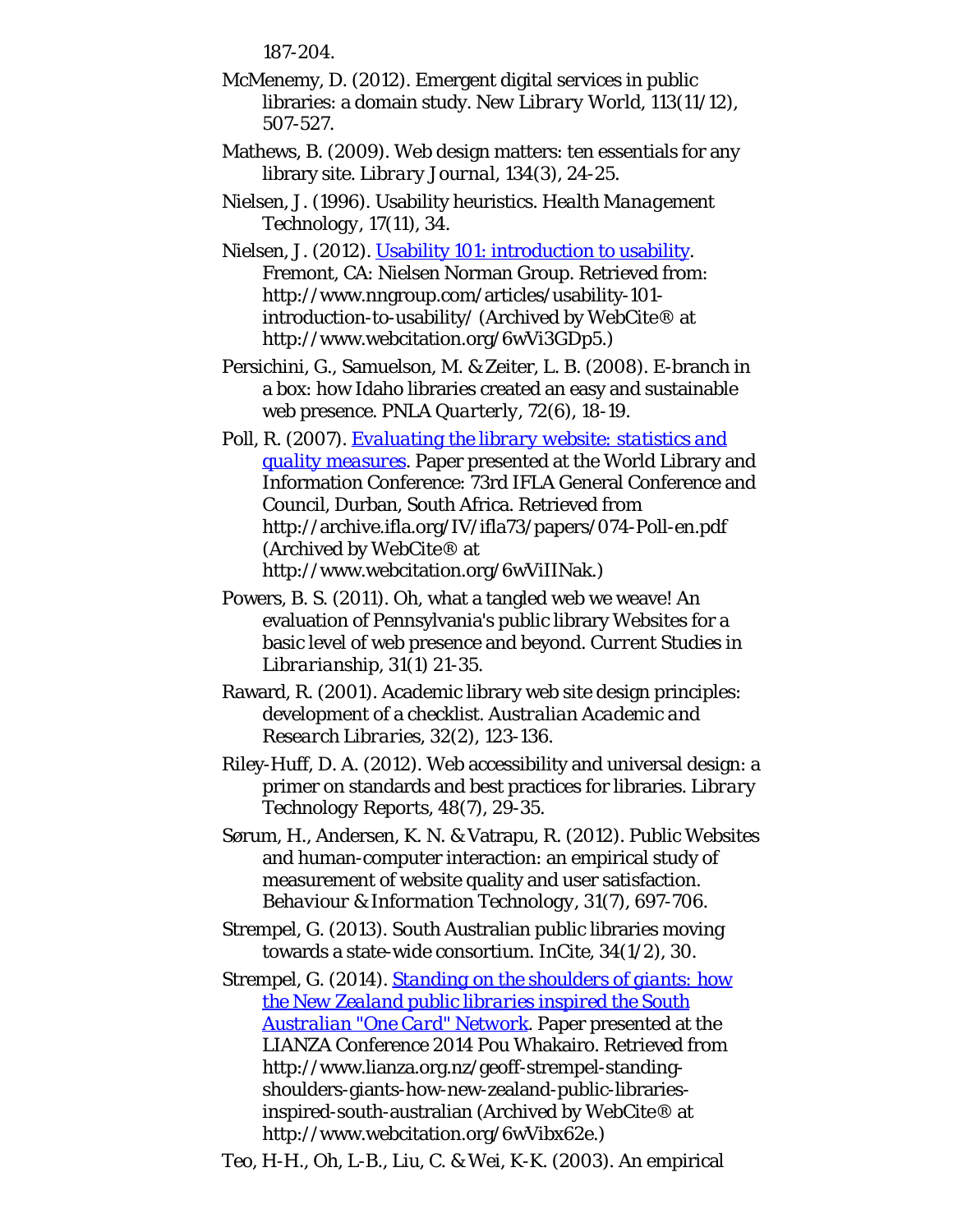<span id="page-22-0"></span>study of the effects of interactivity on web user attitude. *International Journal of Human-Computer Studies, 58*(3), 281-305.

- <span id="page-22-3"></span><span id="page-22-1"></span>World Wide Web Consortium (W3C). (2011). *[WCAG 2 at a](http://www.webcitation.org/6wVipP0bt) [glance](http://www.webcitation.org/6wVipP0bt)*. Cambridge, MA: W3C. Retrieved from https://www.w3.org/WAI/WCAG20/glance/ (Archived by WebCite® at http://www.webcitation.org/6wVipP0bt.)
- <span id="page-22-2"></span>Wang, J. & Senecal, S. (2007). Measuring perceived website usability. *Journal of Internet Commerce, 6*(4), 97-112.

### **How to cite this paper**

Velasquez, D.L. & Evans, N. (2018). Public library Websites as electronic branches: a multi-country quantitative evaluation *Information Research, 23*(1), paper 786. Retrieved from http://InformationR.net/ir/23-1/paper786.html (Archived by WebCite® at http://www.webcitation.org/6xmrICcbz)

#### <span id="page-22-4"></span>**Appendix**

| <b>Region</b>     | <b>State</b>            | No. of<br>public<br>library<br>websites | <b>Percentage</b> |
|-------------------|-------------------------|-----------------------------------------|-------------------|
|                   | No state<br>designated  | $\overline{2}$                          | 0.5               |
|                   | Connecticut             | 20                                      | 4.7               |
|                   | Delaware                | 1                                       | 0.2               |
|                   | Maine                   | 0                                       | 0.0               |
|                   | Maryland                | 6                                       | 1.4               |
|                   | Massachusetts           | 19                                      | 4.4               |
| East              | <b>New</b><br>Hampshire | 1                                       | 0.2               |
|                   | New Jersey              | 18                                      | 4.2               |
|                   | New York                | 31                                      | 7.2               |
|                   | Pennsylvania            | 21                                      | 4.9               |
|                   | Rhode Island            | 3                                       | 0.7               |
|                   | Washington<br>DC        | $\Omega$                                | 0.0               |
|                   | Vermont                 | 0                                       | 0.0               |
| <b>Total East</b> |                         | 122                                     | 28.4              |
|                   | <b>Illinois</b>         | 27                                      | 6.3               |
|                   | Indiana                 | 14                                      | 3.3               |
|                   | Iowa                    | 5                                       | 1.2               |
|                   | Kansas                  | $\overline{2}$                          | 0.5               |
|                   | Michigan                | 17                                      | 4.0               |
| Midwest           | Minnesota               | 3                                       | 0.7               |
|                   | Missouri                | 6                                       | 1.4               |
|                   |                         |                                         |                   |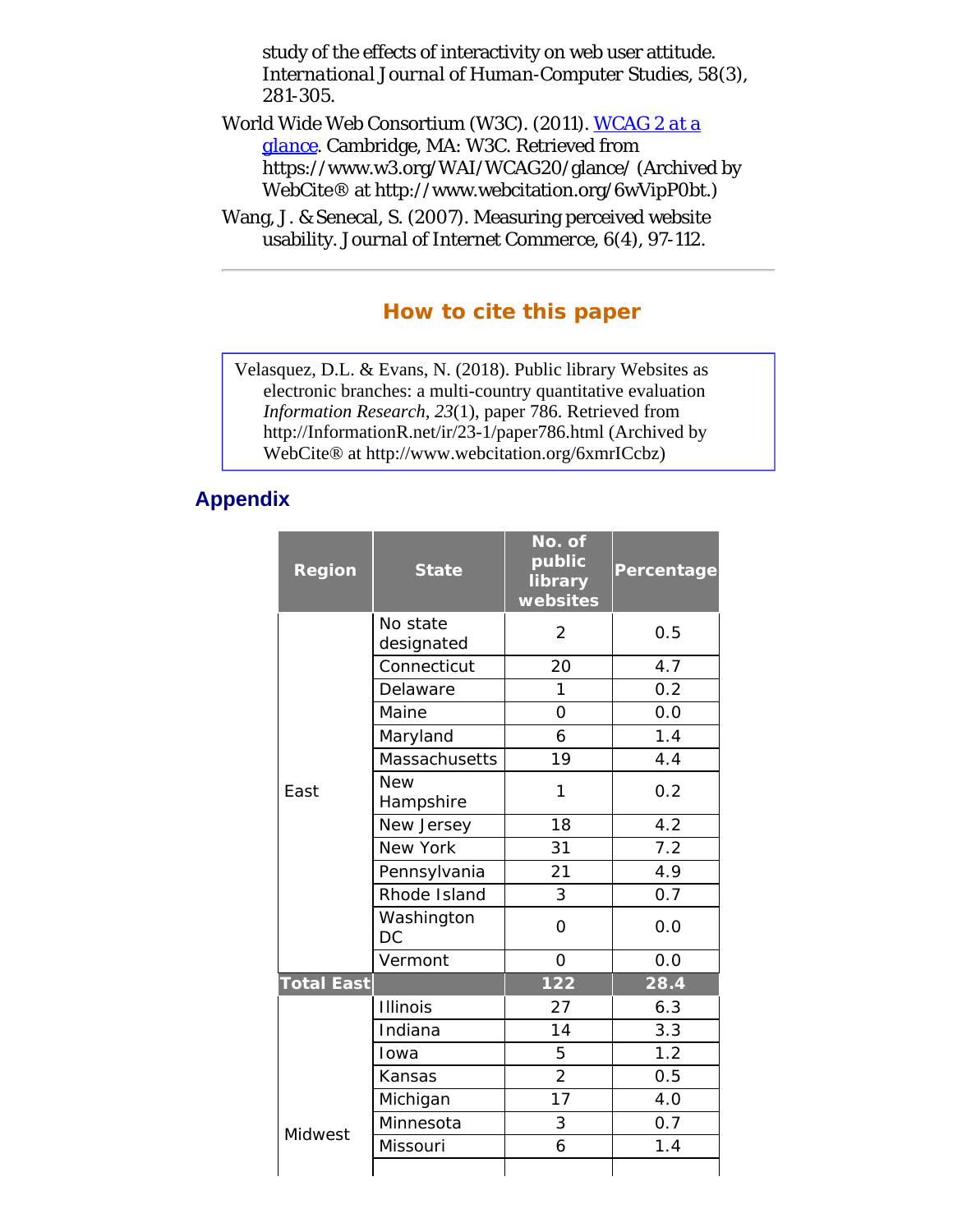|                                | Nebraska       | 6              | 1.4  |
|--------------------------------|----------------|----------------|------|
|                                | North Dakota   | 3              | 0.7  |
|                                | Ohio           | 23             | 5.3  |
|                                | South Dakota   | $\mathbf{1}$   | 0.2  |
|                                | Wisconsin      | 12             | 2.8  |
| <b>Total</b><br><b>Midwest</b> |                | 119            | 27.7 |
|                                | Alabama        | 5              | 1.2  |
|                                | Arkansas       | 6              | 1.4  |
|                                | Florida        | 10             | 2.3  |
|                                | Georgia        | 8              | 1.9  |
|                                | Kentucky       | 10             | 2.3  |
|                                | Louisiana      | 16             | 3.7  |
| South                          | Mississippi    | 11             | 2.6  |
|                                | North Carolina | $\overline{7}$ | 1.6  |
|                                | Oklahoma       | $\frac{2}{7}$  | 0.5  |
|                                | South Carolina |                | 1.6  |
|                                | Tennessee      | 10             | 2.3  |
|                                | Texas          | 30             | 7.0  |
|                                | Virginia       | 8              | 1.9  |
|                                | West Virginia  | 6              | 1.4  |
| <b>Total</b><br><b>South</b>   |                | 136            | 31.4 |
|                                | Alaska         | 3              | 0.7  |
|                                | Arizona        | 5              | 1.2  |
|                                | California     | 20             | 4.7  |
|                                | Colorado       | 4              | 0.9  |
|                                | Hawaii         | 1              | 0.2  |
|                                | Idaho          | $\overline{2}$ | 0.5  |
| West                           | Montana        | $\mathbf 1$    | 0.2  |
|                                | Nevada         | 3              | 0.7  |
|                                | New Mexico     | 3              | 0.7  |
|                                | Oregon         | 6              | 1.4  |
|                                | Utah           | 1              | 0.2  |
|                                | Washington     | 2              | 0.5  |
|                                | Wyoming        | 3              | 0.7  |
|                                |                |                |      |

**USA states by region**

| Find other papers on this subject |  |
|-----------------------------------|--|
|                                   |  |
|                                   |  |
|                                   |  |

Check for citations, [using Google Scholar](http://scholar.google.co.uk/scholar?hl=en&q=http://informationr.net/ir/23-1/paper786.html&btnG=Search&as_sdt=2000)